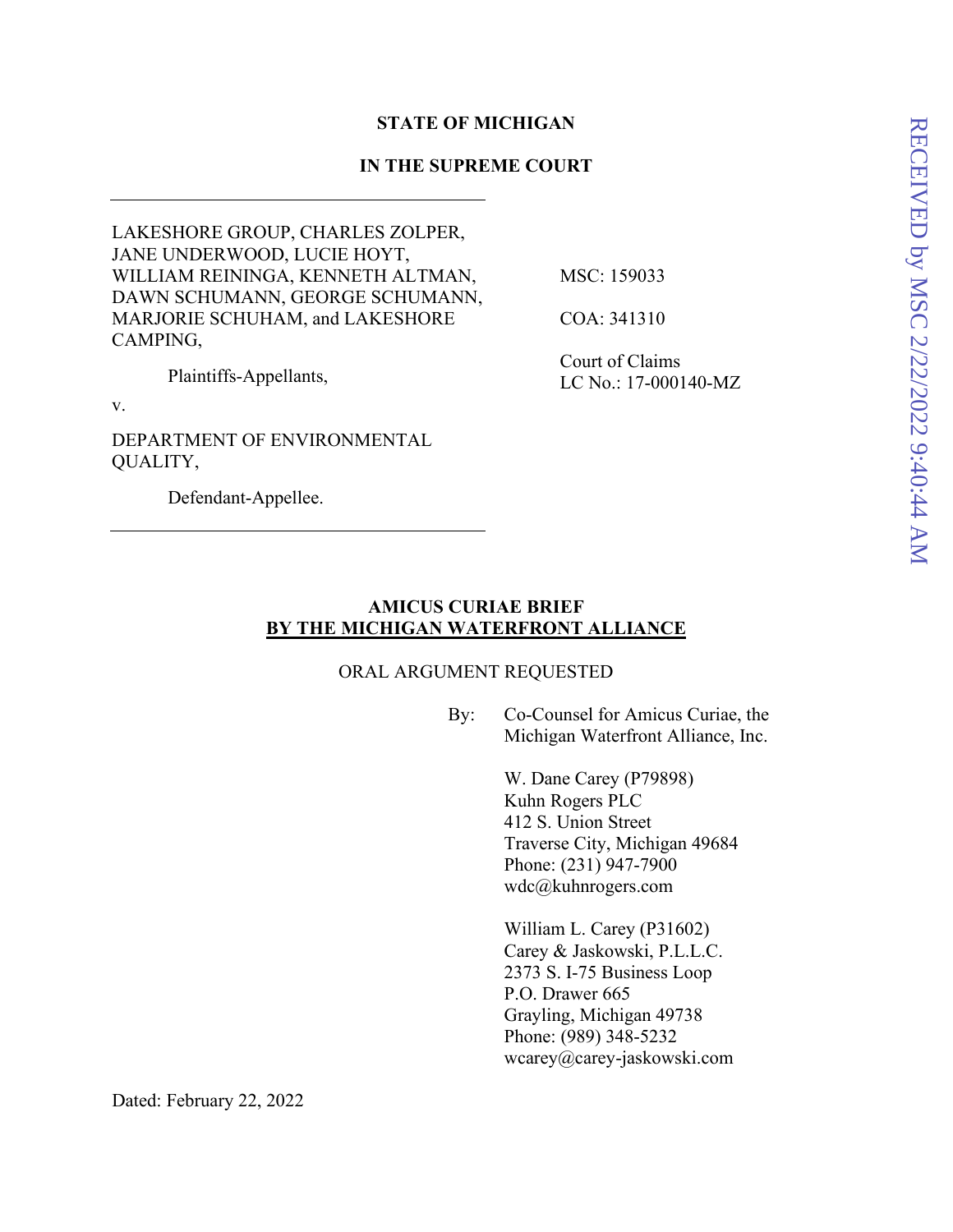# **TABLE OF CONTENTS**

|                                                                                                                                      |                 | Page                                                                                                                   |  |
|--------------------------------------------------------------------------------------------------------------------------------------|-----------------|------------------------------------------------------------------------------------------------------------------------|--|
|                                                                                                                                      |                 |                                                                                                                        |  |
|                                                                                                                                      |                 |                                                                                                                        |  |
|                                                                                                                                      |                 |                                                                                                                        |  |
|                                                                                                                                      |                 |                                                                                                                        |  |
|                                                                                                                                      |                 |                                                                                                                        |  |
|                                                                                                                                      |                 |                                                                                                                        |  |
|                                                                                                                                      |                 |                                                                                                                        |  |
|                                                                                                                                      |                 |                                                                                                                        |  |
| I.<br>ADMINISTRATIVE REVIEW AND APPROVAL OF A PERMIT CAN FORM THE<br>BASIS OF A CAUSE OF ACTION UNDER MCL 324.1701(1) IN ACCORD WITH |                 |                                                                                                                        |  |
|                                                                                                                                      | A.              |                                                                                                                        |  |
|                                                                                                                                      | <b>B.</b>       |                                                                                                                        |  |
|                                                                                                                                      | $\mathcal{C}$ . |                                                                                                                        |  |
|                                                                                                                                      | D.              |                                                                                                                        |  |
|                                                                                                                                      | E.              |                                                                                                                        |  |
| $\Pi$ .                                                                                                                              |                 | IF PRESERVE THE DUNES HOLDS THAT ADMINISTRATIVE REVIEW AND<br>APPROVAL OF A PERMIT CAN NEVER SUPPORT A CLAIM UNDER MCL |  |
|                                                                                                                                      |                 | 324.1701(1), THEN PRESERVE THE DUNES SHOULD BE OVERRULED  18                                                           |  |
|                                                                                                                                      |                 |                                                                                                                        |  |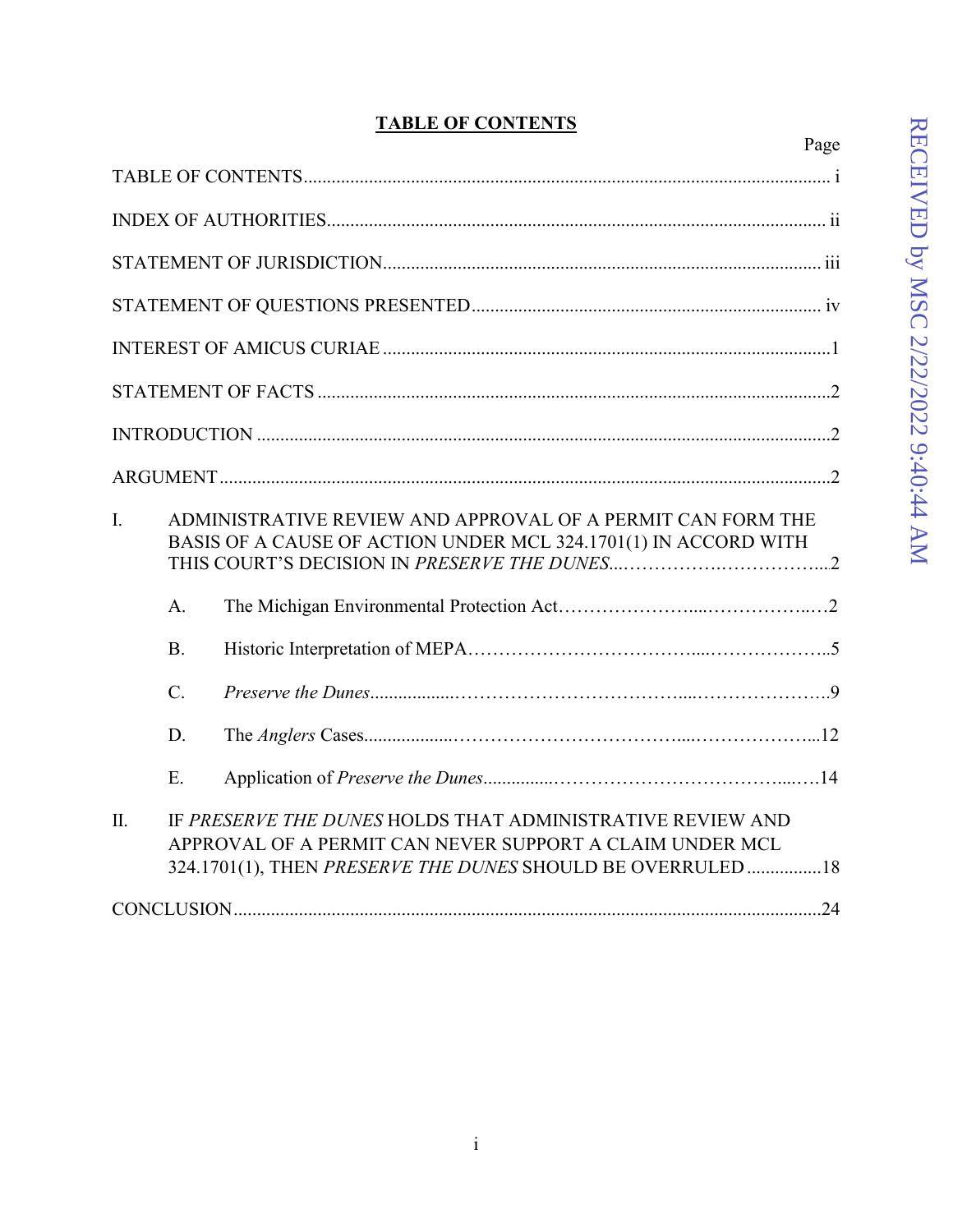## **INDEX OF AUTHORITIES**

| Anglers of the AuSable, Inc v Department of Environmental Quality (Anglers I),  |
|---------------------------------------------------------------------------------|
| Anglers of the AuSable, Inc v Department of Environmental Quality (Anglers II), |
| Eyde v Michigan,                                                                |
| Lansing Schools Education Association v Lansing Board of Educaction,            |
| Nemeth v Abonmarche Development, Inc,                                           |
| Peterson v Magna Corp,                                                          |
| Preserve the Dunes, Inc v Department of Environmental Quality,                  |
| Ray v Mason County Drain Commissioner,                                          |
| West Michigan Environmental Action Council, Inc v Natural Resources Commission, |
| Wortelboer v Benzie County,                                                     |
| <b>Statutes:</b>                                                                |

## **Constitutional Provisions:**

**Cases:**

|--|--|--|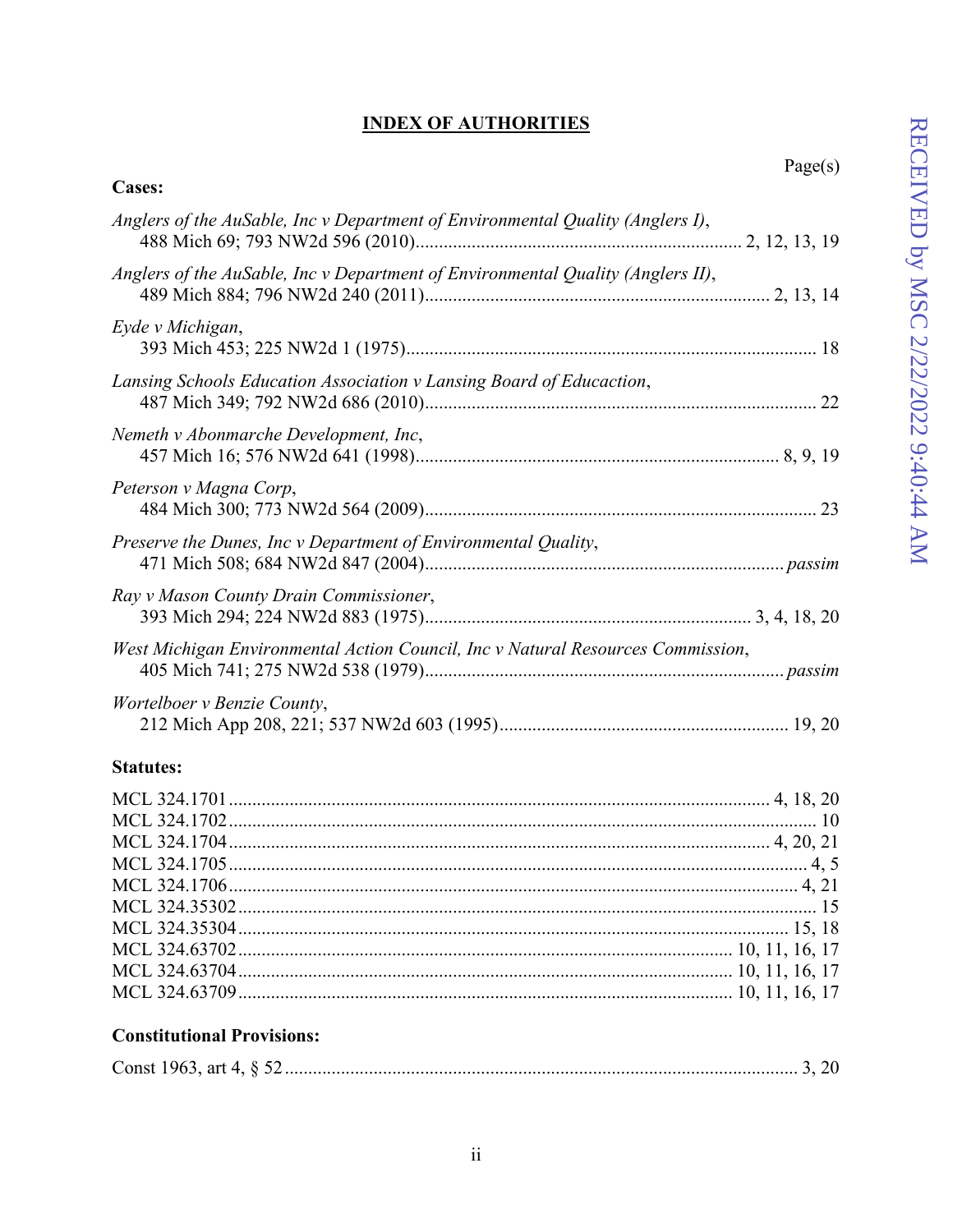## **STATEMENT OF JURISDICTION**

Amicus Curiae, the Michigan Waterfront Alliance, Inc., relies upon the basis of jurisdiction set forth in Plaintiffs-Appellants' Application for Leave to Appeal and Supplemental Brief.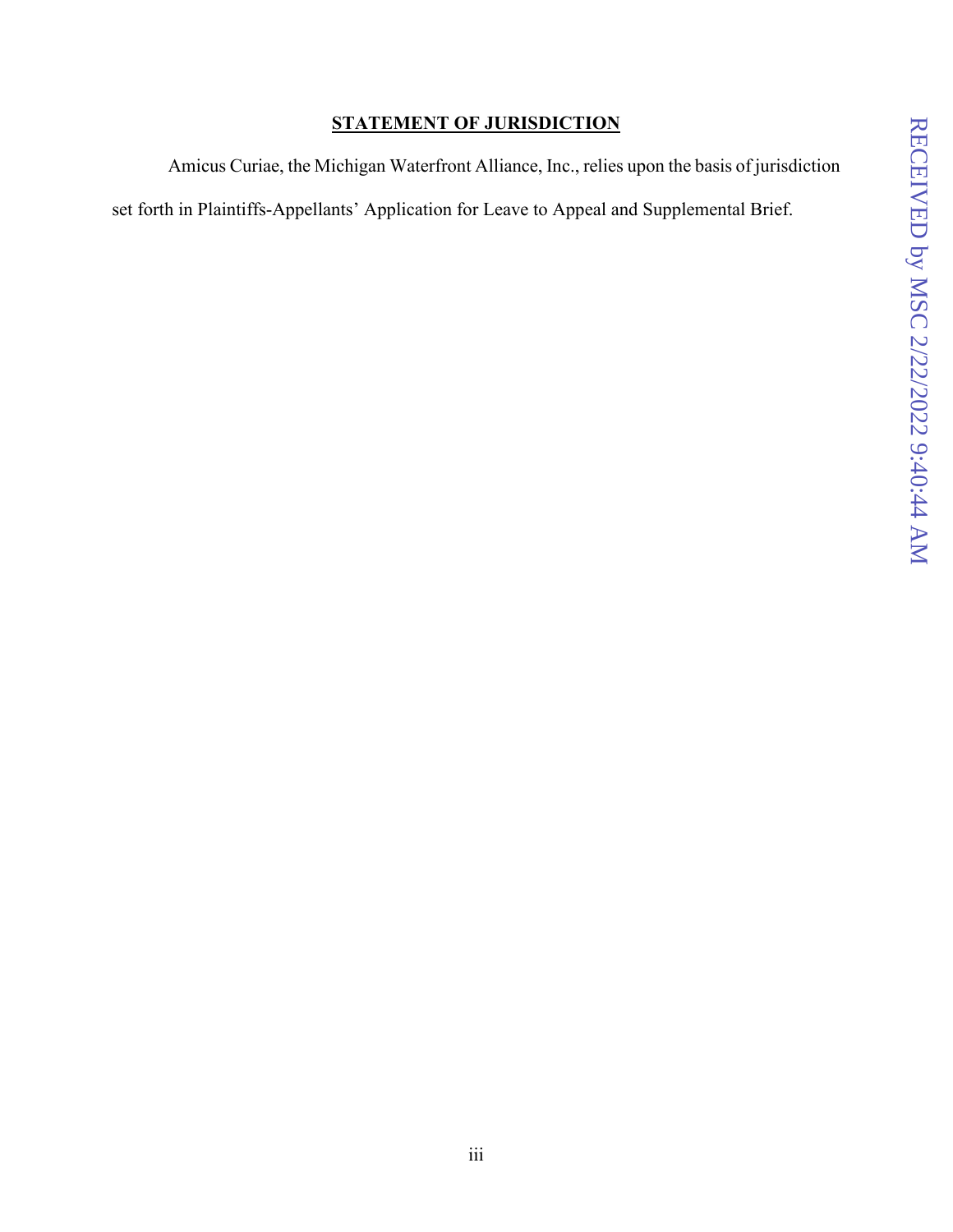## **STATEMENT OF QUESTIONS PRESENTED**

I. WHETHER ADMINISTRATIVE REVIEW AND APPROVAL OF A PERMIT CAN EVER FORM THE BASIS OF A CAUSE OF ACTION UNDER MCL 324.1701(1) IN LIGHT OF THIS COURT'S DECISION IN *PRESERVE THE DUNES.*

The Court of Appeals answered no.

Plaintiffs-Appellants answer yes.

Defendant-Appellee will answer no.

Amicus Curiae answers yes.

## II. ASSUMING THE ANSWER TO THE FIRST QUESTION IS NO, WHETHER THIS COURT SHOULD OVERTURN ITS DECISION IN *PRESERVE THE DUNES*.

The Court of Appeals did not answer.

Plaintiffs-Appellants do not answer.

Defendant-Appellee will answer no.

Amicus Curiae answers yes.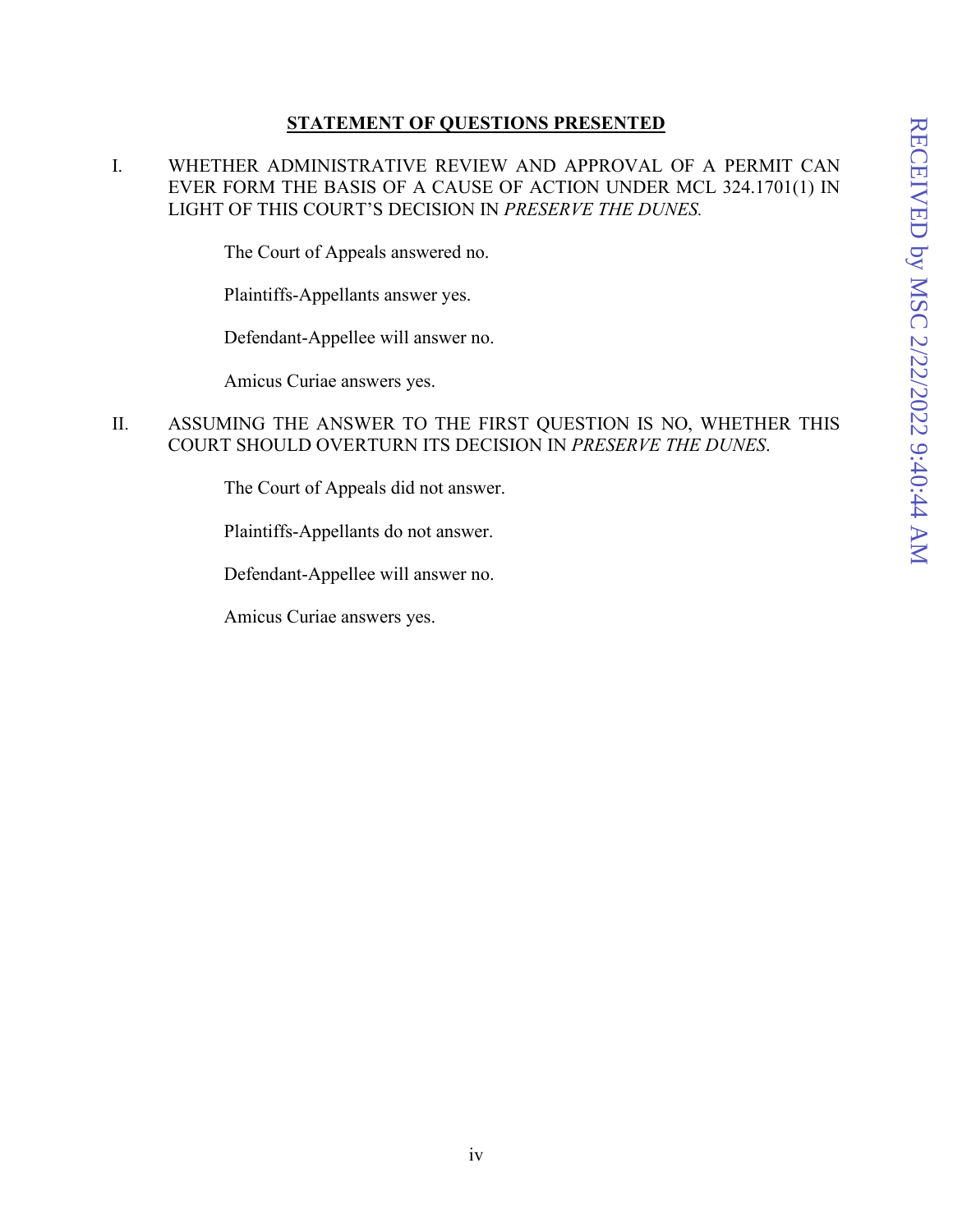#### **INTEREST OF AMICUS CURIAE**

The Michigan Waterfront Alliance, Inc. (MWA) is a Michigan nonprofit corporation comprised, directly and indirectly, of thousands of waterfront property owners, lake associations, and conservation-minded citizens with the goal of preserving Michigan's vast treasure of water resources. For over twenty years, MWA has sought to contribute to the creation and preservation of state laws and policies designed to protect, preserve, and promote the sustainable use of inland waters in Michigan. MWA actively pursues its primary mission and the interests of its members through pro-active involvement in Michigan's legislative process, participation in legal matters throughout the state with significant statewide ramifications, and engagement of natural resources management, or environment-focused state agencies or departments.

MWA has filed this *amicus curiae* brief to answer the first question presented in this Court's October 22, 2021 Order and whether this Court should overturn its decision in *Preserve the Dunes, Inc v Dep't of Environmental Quality*, 471 Mich 508; 684 NW2d 847 (2004). MWA does not take any position with regard to the specific question of whether Plaintiffs-Appellants have stated a cause of action under MCL 324.1701 in their pleadings.

This case will have statewide impact and significance on the ability of individuals and organizations to protect "the air, water, and other natural resources and the public trust in these resources from pollution, impairment, or destruction" from administrative agency permitting decisions that allow environmentally harmful activity to occur. MWA is directly interested in the outcome because it will decide whether the organization can further its mission of protecting Michigan's precious freshwater resources by holding state agencies accountable for their permitting decisions and demanding that they fulfil their vital public trust obligation to preserve the State's natural inland lakes and streams for future generations.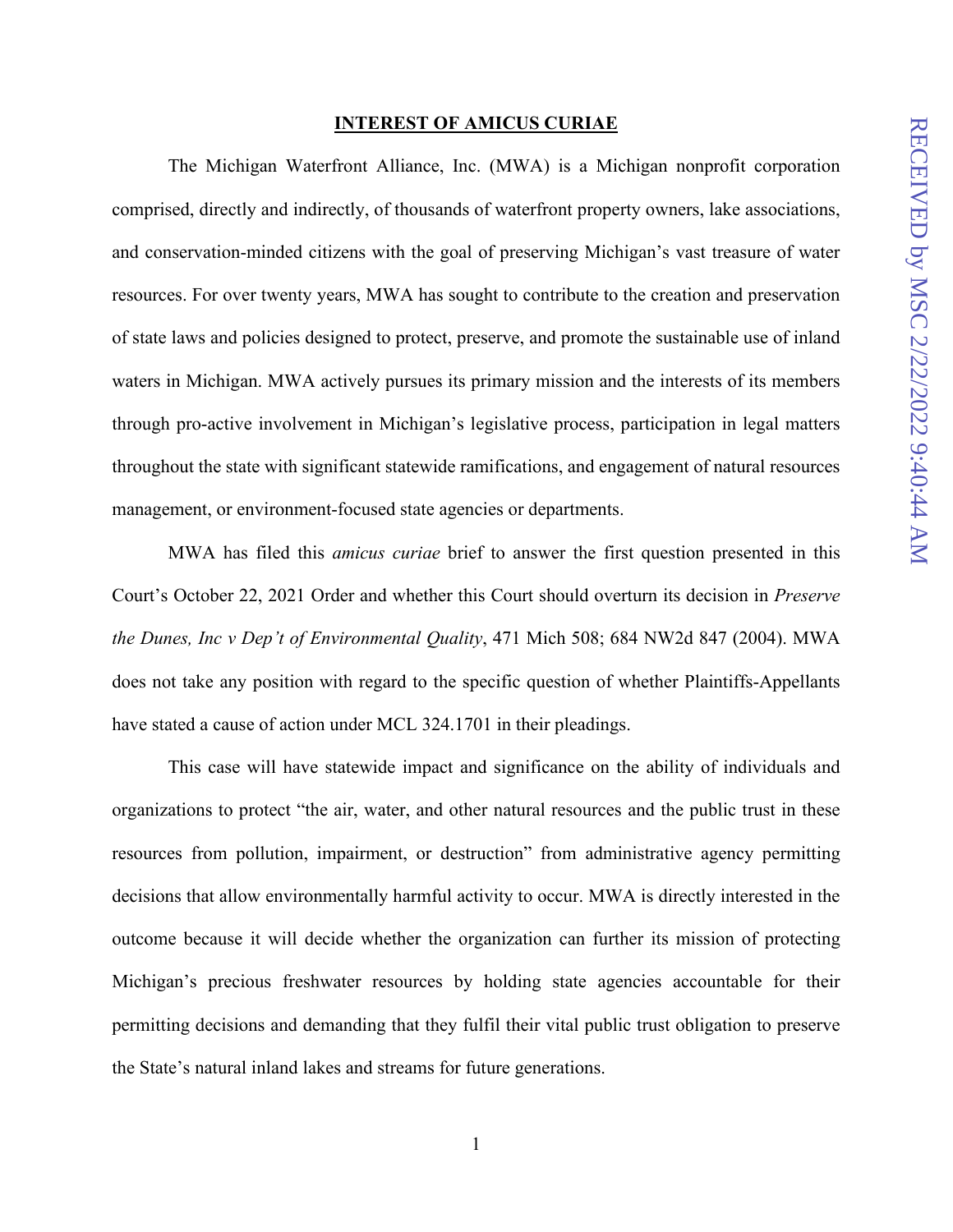#### **STATEMENT OF FACTS**

Amicus Curiae, the Michigan Waterfront Alliance, Inc., relies upon and adopts by reference the statements of facts and procedural history set forth in Plaintiffs-Appellants' Application for Leave to Appeal and Supplemental Brief.

#### **INTRODUCTION**

Properly interpreted, this Court's decision in *Preserve the Dunes, Inc v Department of Environmental Quality*, 471 Mich 508; 684 NW2d 847 (2004) is consistent with this Court's longline of cases allowing a cause of action under the Michigan Environmental Protection Act (MEPA) to be asserted against an administrative agency based on a permitting decision where it is alleged that the applicant's conduct has impaired, polluted, or destroyed the environment, or is likely to do so.

To the extent that this Court interprets *Preserve the Dunes* to preclude a MEPA action based on issuance of a permit under any circumstances, then that decision was contrary to this Court's established precedent and should be overruled, once again, for the reasons set forth by this Court in *Anglers of the AuSable, Inc v Department of Environmental Quality (Anglers I)*, 488 Mich 69; 793 NW2d 596 (2010), vacated on other grounds (mootness) in *Anglers of the AuSable, Inc v Dep't of Environmental Quality (Anglers II)*, 489 Mich 884, 884; 796 NW2d 240 (2011).

#### **ARGUMENT**

## **I. ADMINISTRATIVE REVIEW AND APPROVAL OF A PERMIT CAN FORM THE BASIS OF A CAUSE OF ACTION UNDER MCL 324.1701(1) IN ACCORD WITH THIS COURT'S DECISION IN** *PRESERVE THE DUNES***.**

#### **A. The Michigan Environmental Protection Act**

This appeal involves the proper interpretation and reach of the Michigan Environmental Protection Act (MEPA) in Part 17 of the Natural Resources and Environmental Protection Act,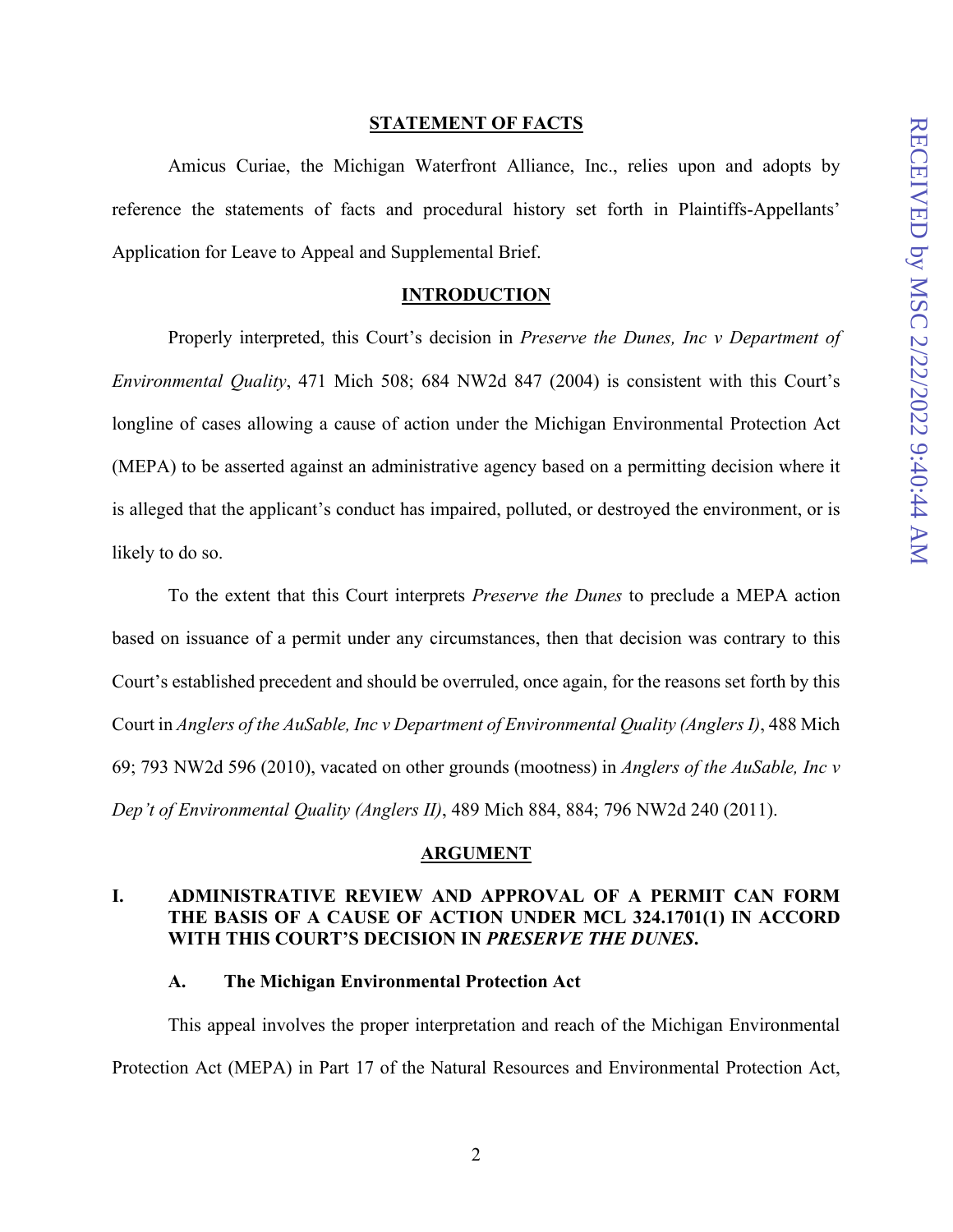MCL 324.1701 *et seq.*, which creates a cause of action for protection of the environment through

the following citizen-suit provision in MCL 324.1701(1):

The attorney general or any person may maintain an action in the circuit court having jurisdiction where the alleged violation occurred or is likely to occur for declaratory and equitable relief against any person for the protection of the air, water, and other natural resources and the public trust in these resources from pollution, impairment, or destruction.

This statutory cause of action effectuates the responsibility imposed upon the Michigan Legislature

to protect the state's natural resources in Article 4 of the Michigan Constitution:

The conservation and development of the natural resources of the state are hereby declared to be of paramount public concern in the interest of the health, safety and general welfare of the people. The legislature shall provide for the protection of the air, water and other natural resources of the state from pollution, impairment and destruction. [Const 1963, art 4, § 52.]

This Court described the conception of MEPA and its roots in the constitutionally mandated duties

and common law public trust doctrine in *Ray v Mason County Drain Commissioner*, 393 Mich

294, 305-06; 224 NW2d 883 (1975):

Michigan's Environmental Protection Act marks the Legislature's response to our constitutional commitment to the conservation and development of the natural resources of the state. . . .

Michigan's EPA was the first legislation of its kind and has attracted worldwide attention. The act also has served as a model for other states in formulating environmental legislation. The enactment of the EPA signals a dramatic change from the practice where the important task of environmental law enforcement was left to administrative agencies without the opportunity for participation by individuals or groups of citizens. Not every public agency proved to be diligent and dedicated defenders of the environment. The EPA has provided a sizable share of the initiative for environmental law enforcement for that segment of society most directly affected—the public.

The Act provides private individuals and other legal entities with standing to maintain actions in the Circuit Courts for declaratory and other equitable relief against anyone for the protection of the air, water and other natural resources and the public trust therein from pollution, impairment or destruction.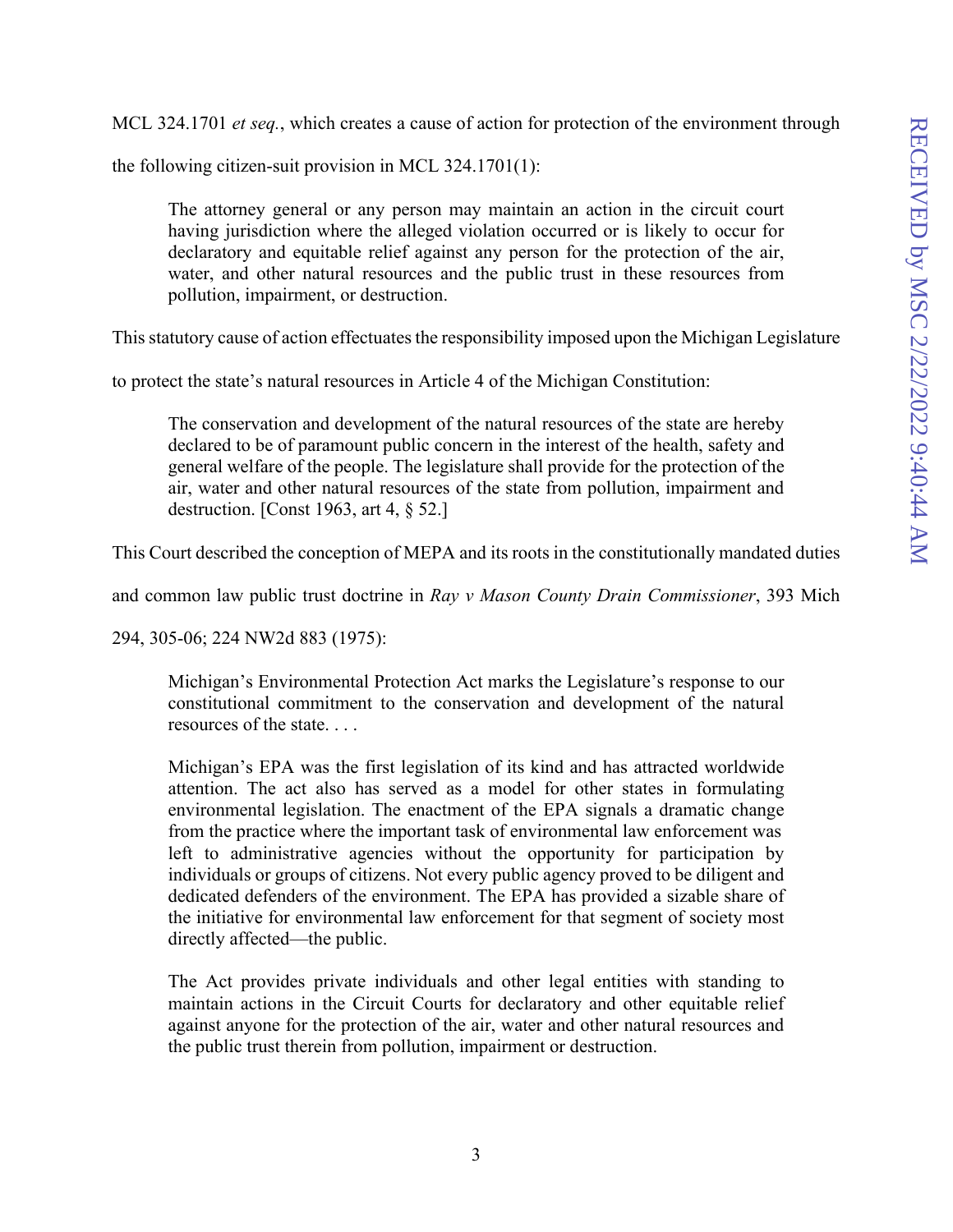The Act also empowers the Circuit Courts to grant equitable relief, or . . . impose conditions on the defendant that are required to protect the air, water and natural resources.

By its plain language, MEPA not only grants universal standing to any person or entity to bring an action against anyone for the protection of the environment, "it also imposes a duty on individuals and organizations both in the public and private sectors to prevent or minimize degradation of the environment which is caused or is likely to be caused by their activities." *Id.* at 306.

"To prevail on a MEPA claim, the plaintiff must make a prima facie showing that the conduct of the defendant has polluted, impaired, or destroyed or is likely to pollute, impair, or destroy the air, water, or other natural resources, or the public trust in these resources․" *Preserve the Dunes, Inc v Dep't of Environmental Quality*, 471 Mich 508, 514; 684 NW2d 847 (2004). If a plaintiff is able to make an unrebutted prima facie showing, MEPA not only authorizes declaratory and equitable relief, but also allows the court to direct the adoption of corrective standards, impose conditions on a defendant to protect the environment, and prohibit certain conduct from polluting, impairing, or destroying the environment. *See* MCL 324.1701(1), .1701(2), .1704(1), and .1705(2).

A lawsuit under MEPA "is supplementary to existing administrative and regulatory procedures provided by law." MCL 324.1706. In fact, Section 1704 of MEPA specifically addresses the relationship between MEPA lawsuits and other administrative and regulatory proceedings:

(2) If administrative, licensing, or other proceedings are required or available to determine the legality of the defendant's conduct, the court may direct the parties to seek relief in such proceedings. Proceedings described in this subsection shall be conducted in accordance with and subject to the administrative procedures act of 1969, Act No. 306 of the Public Acts of 1969, being sections 24.201 to 24.328 of the Michigan Compiled Laws. If the court directs parties to seek relief as provided in this section, the court may grant temporary equitable relief if necessary for the protection of the air, water, and other natural resources or the public trust in these resources from pollution, impairment, or destruction. In addition, the court retains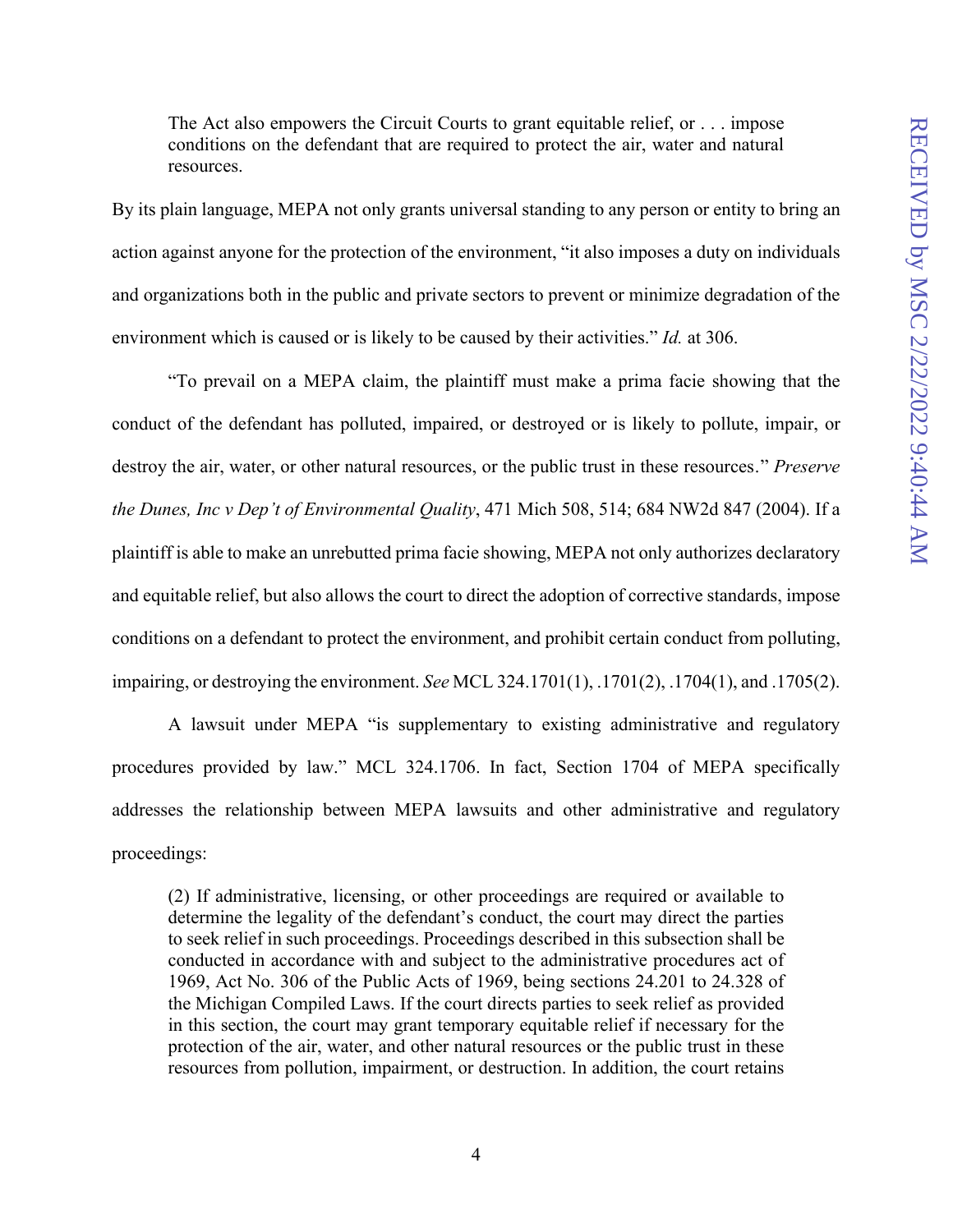jurisdiction of the action pending completion of the action to determine whether adequate protection from pollution, impairment, or destruction is afforded.

(3) Upon completion of proceedings described in this section, the court shall adjudicate the impact of the defendant's conduct on the air, water, or other natural resources, and on the public trust in these resources, in accordance with this part. In adjudicating an action, the court may order that additional evidence be taken to the extent necessary to protect the rights recognized in this part.

(4) If judicial review of an administrative, licensing, or other proceeding is available, notwithstanding the contrary provisions of Act No. 306 of the Public Acts of 1969 pertaining to judicial review, the court originally taking jurisdiction shall maintain jurisdiction for purposes of judicial review.

Further, Section 1705 of MEPA provides guidance on how MEPA issues may be raised and

evaluated in ongoing or available administrative and regulatory proceedings or an action for

judicial review:

(1) If administrative, licensing, or other proceedings and judicial review of such proceedings are available by law, the agency or the court may permit the attorney general or any other person to intervene as a party on the filing of a pleading asserting that the proceeding or action for judicial review involves conduct that has, or is likely to have, the effect of polluting, impairing, or destroying the air, water, or other natural resources or the public trust in these resources.

(2) In administrative, licensing, or other proceedings, and in any judicial review of such a proceeding, the alleged pollution, impairment, or destruction of the air, water, or other natural resources, or the public trust in these resources, shall be determined, and conduct shall not be authorized or approved that has or is likely to have such an effect if there is a feasible and prudent alternative consistent with the reasonable requirements of the public health, safety, and welfare. [MCL 324.1705.]

MEPA's role and function within the robust administrative and regulatory system has evolved and

developed over the half century following its enactment.

## **B. Historic Interpretation of MEPA**

In *West Michigan Environmental Action Council, Inc v Natural Resources Commission*

*(WMEAC)*, 405 Mich 741; 275 NW2d 538 (1979), this Court considered an action brought by environmental associations to restrain the state from issuing permits to allow an oil company to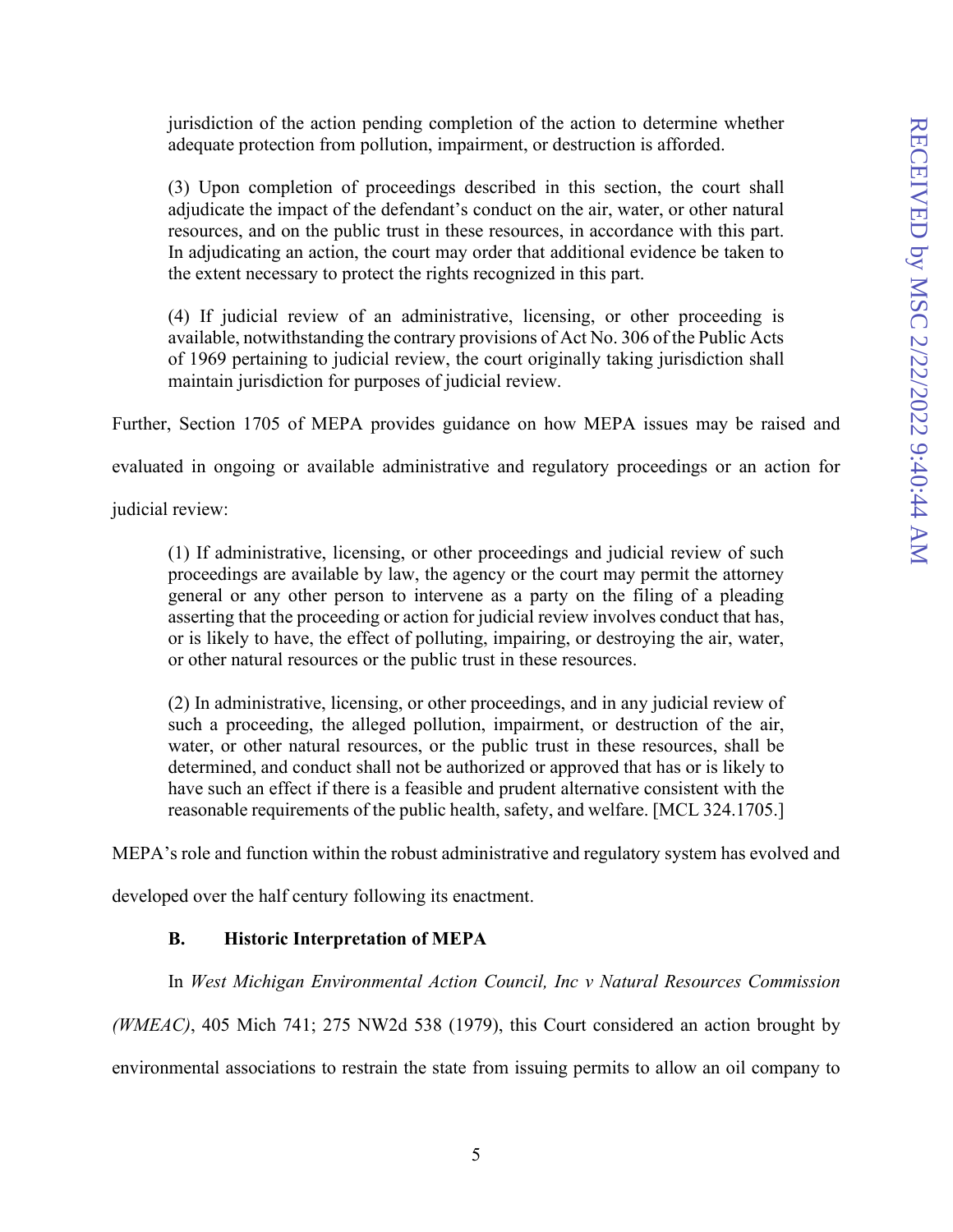drill for oil and gas in the Pigeon River Country State Forest. The issue, according to the Court, was whether the plaintiffs had made a prima facie showing under MEPA to establish that the state's issuance of drilling permits would constitute a likely an impairment or destruction of natural resources. *Id.* at 747-50.

In analyzing this issue, the Court considered whether the action by the state in granting permits to drill wells for oil and gas was a part of the conduct that was alleged as being likely to pollute, impair, or destroy the air, water, or other natural resources or the public trust therein. *Id*. at 750. At trial, the parties presented evidence on the likely effect of the drilling of the wells contemplated by the permits. *Id.* at 751. Based on the record evidence, this Court found that the issuance of permits was actionable conduct under MEPA because the permits authorized activity by the permit holder (i.e., the drilling of wells) that "is likely to lead to pollution, impairment or destruction of the natural resources of the Pigeon River County State Forest." *Id*. As such, the Court held that the plaintiffs were able to establish a prima facie MEPA claim against the state based on the issuance of permits to drill wells to a third-party oil company. *Id.* at 760.

Following this determination, the Court in *WMEAC* considered whether the trial court erred in deferring "to the DNR's conclusion that no pollution, impairment or destruction of the air, water or other natural resources or the public trust therein was likely to result from the contemplated drilling." *Id.* at 752. This Court made clear that a trial judge is not expected or permitted to rely on the experience and expertise of an agency when reviewing a MEPA claim; rather, the trial court must make an independent determination as to whether the alleged conduct is likely to lead to pollution, impairment, or destruction of the air, water, or other natural resources or the public trust therein. *Id.* Indeed, "the court has a responsibility to 'adjudicate' and 'determine' whether 'adequate protection from pollution, impairment or destruction has been afforded.' Courts can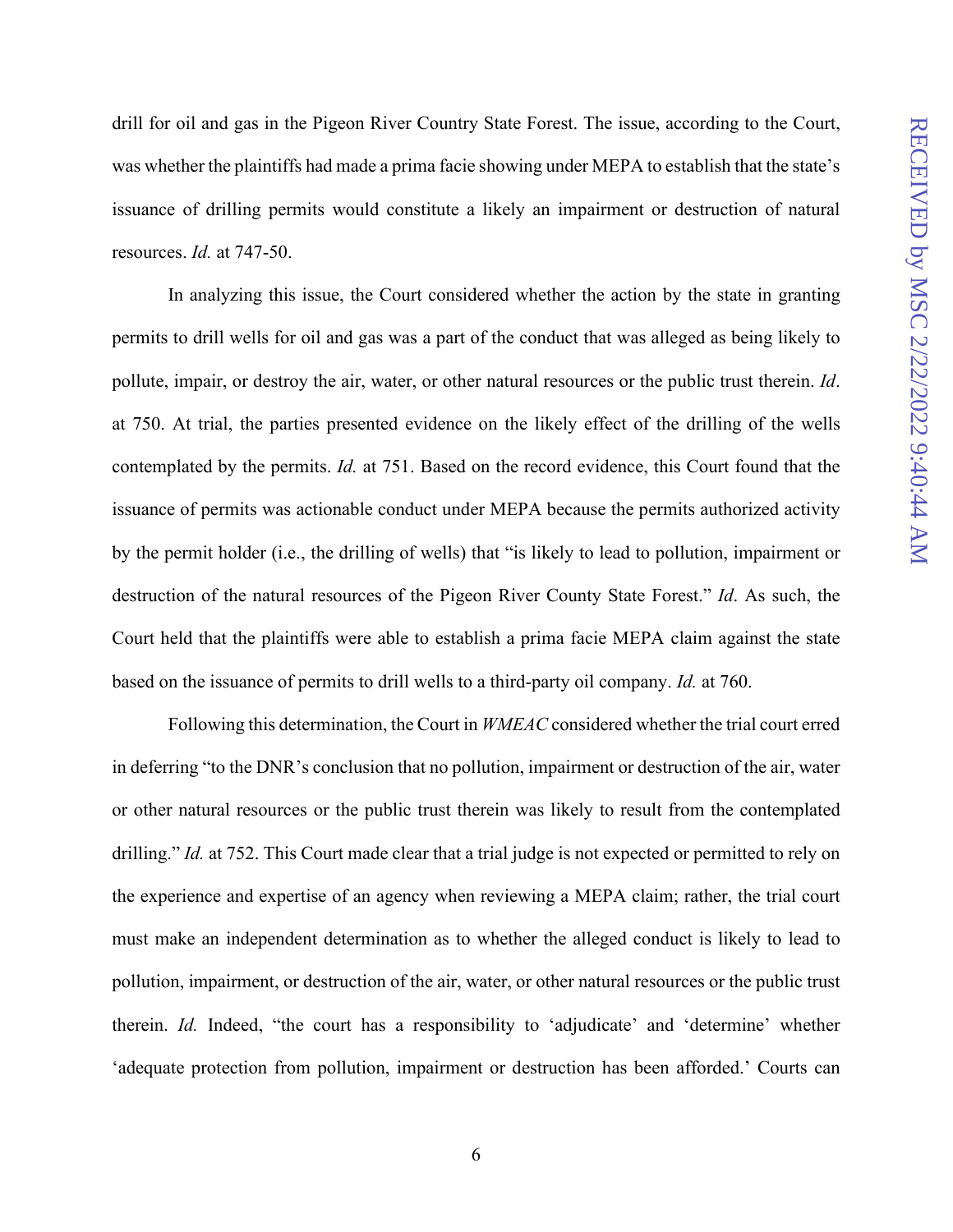discharge their responsibility to make such determinations only if they make independent, De novo judgments." *Id.* at 753.

According to the *WMEAC* Court, "the usual standards for review of administrative actions under the Administrative Procedures Act are inapplicable once [a MEPA] case has been filed in a circuit court. [MEPA] would not accomplish its purpose if the courts were to exempt administrative agencies from the strict scrutiny which the protection of the environment demands." *Id.* at 754. As such, the Court held that the trial court erred by not exercising its own independent judgment and instead relying upon the determination made by the state agency. But instead of remanding the case to the trial court for an analysis of the environmental pollution, impairment, or destruction, the Court concluded that judgment in favor of the plaintiffs was required on the record presented. *Id.*

In reviewing the record, the Court noted that the evidence showed the following: (1) the permitted well drilling would push elk from their natural range; (2) the elk herd's absence from the area would likely last for an extended time and it was not certain that the elk would eventually return; and (3) available elk habitat in Michigan is finite and shrinking. *Id.* at 755-762. As a result of the foregoing, the Court found the record established the contemplated well drilling would result in "apparently serious and lasting, though unquantifiable, damage" to the elk herd such that "an unknown number of elk will not survive." *Id.* at 760. The Court held that evidence showing unknown and unquantifiable damage that was likely to occur to at least some degree was sufficient to render the state agency's issuance of permits to drill wells a likely impairment or destruction of a natural resource. *Id.* Accordingly, the Court issued "an order restraining the state from issuing any permits to drill for oil or gas." *Id.* at 762.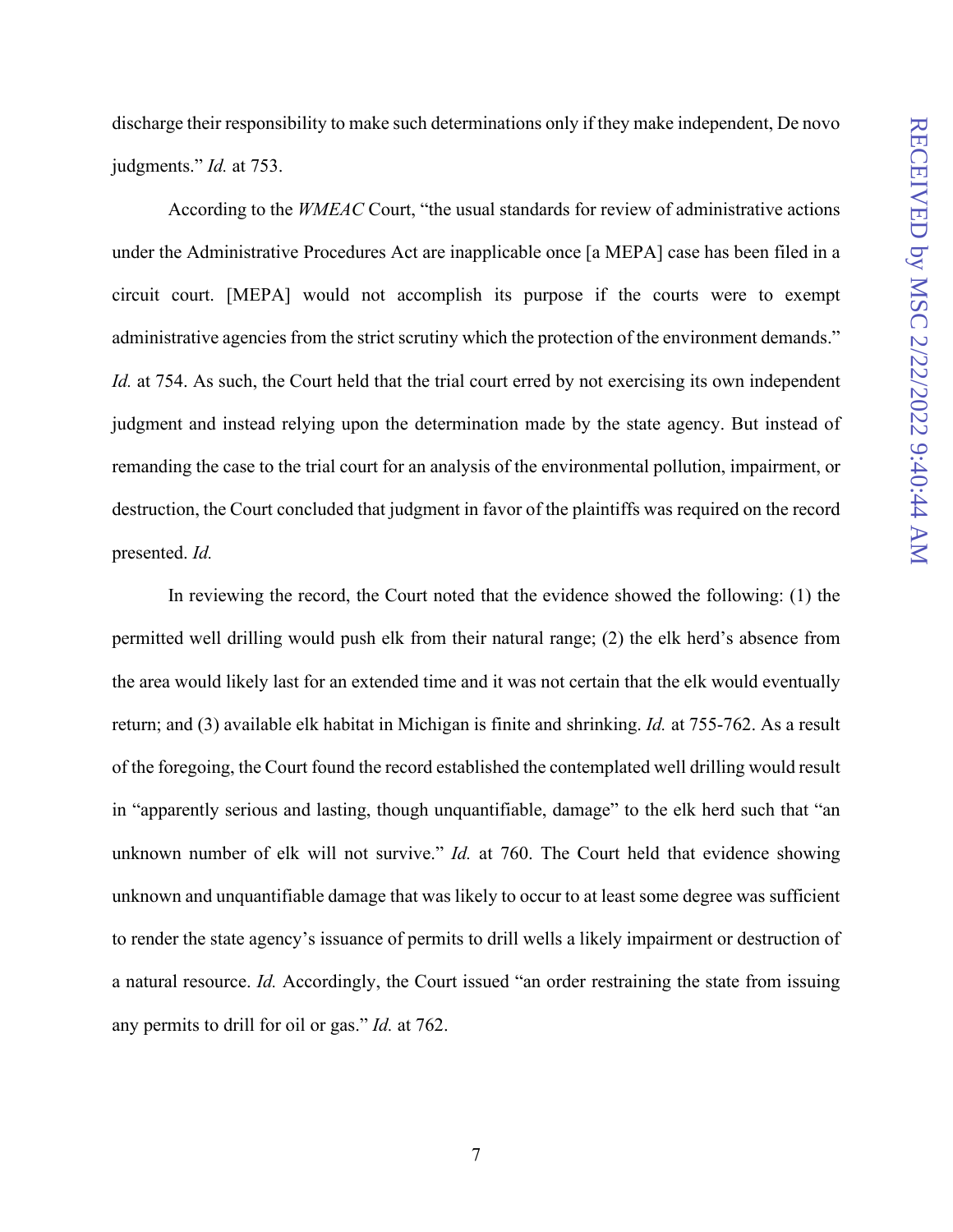Nearly two decades later, this Court considered whether the plaintiffs could establish a prima facie case of actual or likely pollution, impairment, or destruction under MEPA by showing that the defendants violated the Soil Erosion and Sedimentation Control Act (the SESCA). *Nemeth v Abonmarche Development, Inc*, 457 Mich 16, 19, 25; 576 NW2d 641 (1998). More specifically, the issue before the Court in *Nemeth* was whether a violation of the SESCA could, by itself, amount to a violation of MEPA. *Id.* at 24. In resolving this question, the Court looked to the provisions and purposes of the SESCA and the rules promulgated pursuant thereto. *Id.* at 25.

Noting that "that the purpose of the SESCA is to prevent environmental harm caused by sedimentation and erosion," the Court found that the trial court properly determined the SESCA to be the appropriate pollution control standard applicable in this case." *Id.* at 30. The Court explained that "MEPA specifically authorizes a court to determine the validity, reasonableness, and applicability of any standard for pollution or pollution control *and* to specify a *new* or *different*  pollution control standard if the agency's standard falls short of the substantive requirements of MEPA." *Id.* at 30 (internal quotations omitted) (emphasis original).

Furthermore, the *Nemeth* Court explicitly rejected the defendants' argument that the plaintiffs' MEPA claim was deficient because the SESCA, itself, did not provide for a private cause of action. *Id.* at 31. "The absence of a cause of action under the SESCA does not preclude its use as an appropriate 'pollution control' standard for a claim under the MEPA." *Id.* Nor did the plaintiffs' MEPA claim fail simply because it was based on a "technical violation" of the SESCA. *Id.* at 36.

Holding that the plaintiffs established a prima facie claim under MEPA, the Court in *Nemeth* summed up its holding as follows:

Where the purpose of the statute used as a pollution control standard is to protect our natural resources or to prevent pollution and environmental degradation, a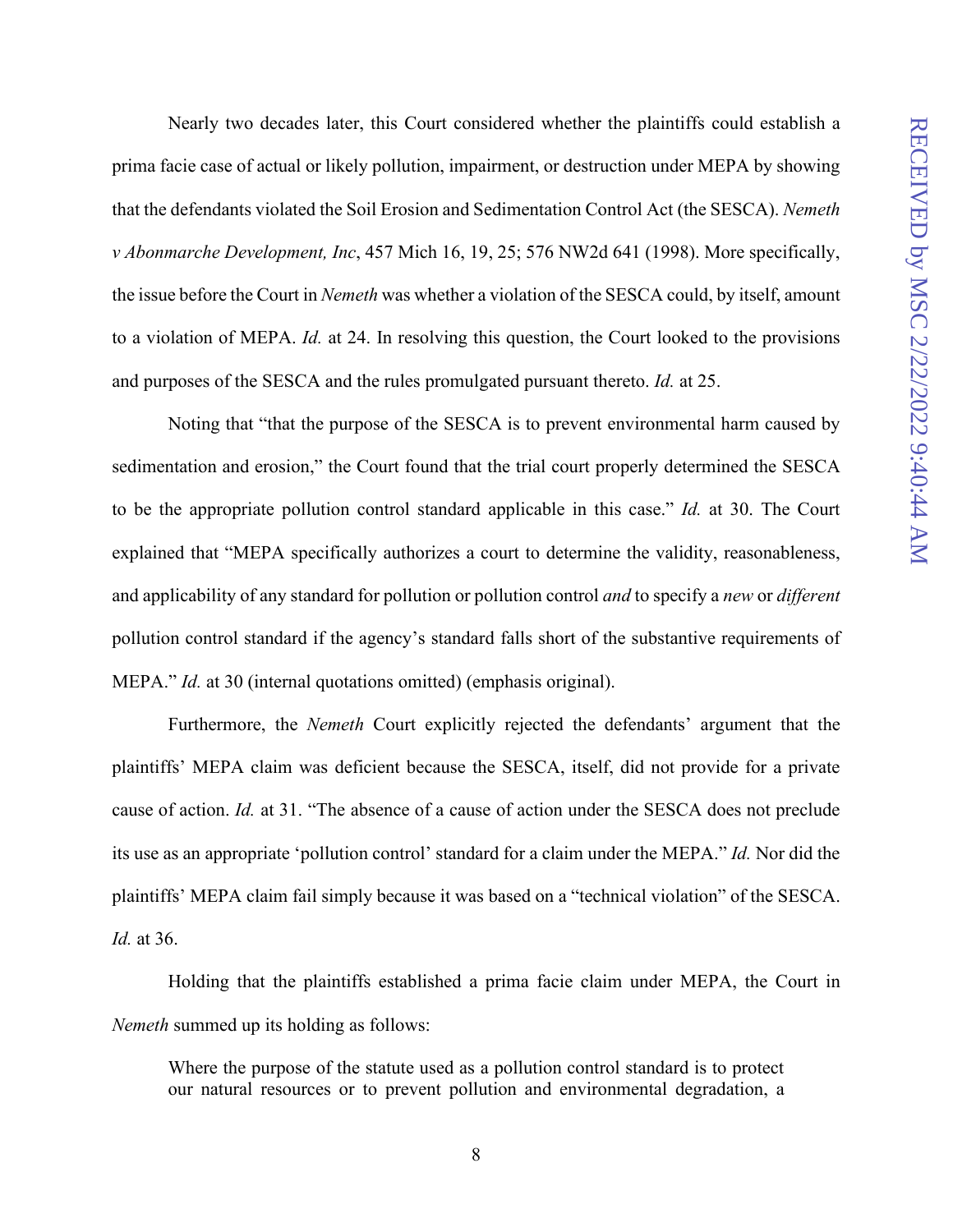violation of such a statute can establish a prima facie case under the MEPA. The major purposes of the SESCA are to protect water and soil through the prevention and control of erosion and sedimentation. Thus, a violation of the SESCA can establish a prima facie case under the MEPA, provided that the trial judge has deemed the SESCA standards appropriate, applicable, and reasonable. [*Id.*]

In his partial concurrence with the majority's decision,<sup>[1](#page-13-0)</sup> Justice Cavanagh made clear that this

application of MEPA was approved by the entire *Nemeth* Court:

The entire Court agrees that the Legislature enacted the MEPA to "protect our natural resources before they become 'scarce.'" In doing so, the Legislature chose to give standing to individual citizens to pursue actions to halt environmental harm, rather than rely solely on the various state agencies that are charged with protecting our environment. The Legislature seems to have implicitly recognized that there would be times when such agencies could not, or would not, act and that the overriding concern for preserving the quality of our environment mandated the availability of private action in such cases. [*Id.* at 46-47 (CAVANAGH,J., concurring in part and dissenting in part).]

In support of his reasoning, Justice Cavanagh relied on the historic examination of MEPA by the

"father of environmental law" and author of MEPA (also popularly known as the "Sax Act"),

Professor Joseph Sax, who wrote the following shortly after MEPA's enactment:

Previously these agencies had been given a sweeping mandate to enforce environmental standards as they thought best, and their decisions were subject to judicial review only for arbitrary and abusive use of their authority or for violation of explicit statutory language. Now these agencies must be prepared to defend themselves against charges that their decisions fail to protect natural resources from pollution, impairment, or destruction. [*Id.* at 47, citing Sax & Conner, *Michigan's environmental protection act of 1970: A progress report*, 70 Mich L Rev 1004, 1005 (1972).]

#### **C.** *Preserve the Dunes*

In 2004, this Court revisited its MEPA jurisprudence in *Preserve the Dunes, Inc v*

<span id="page-13-0"></span><sup>1</sup> Justice Cavanagh's partial dissent from the majority opinion in *Nemeth* was based on the fact that the Court's majority declined to hold that attorney fees are apportionable in MEPA actions. *Nemeth*, 57 Mich at 48 (CAVANAGH,J., concurring in part and dissenting in part). Justice Cavanagh would have enabled individuals bringing MEPA actions to recover their attorney fees incurred to protect the environment for the benefit of all. *Id.*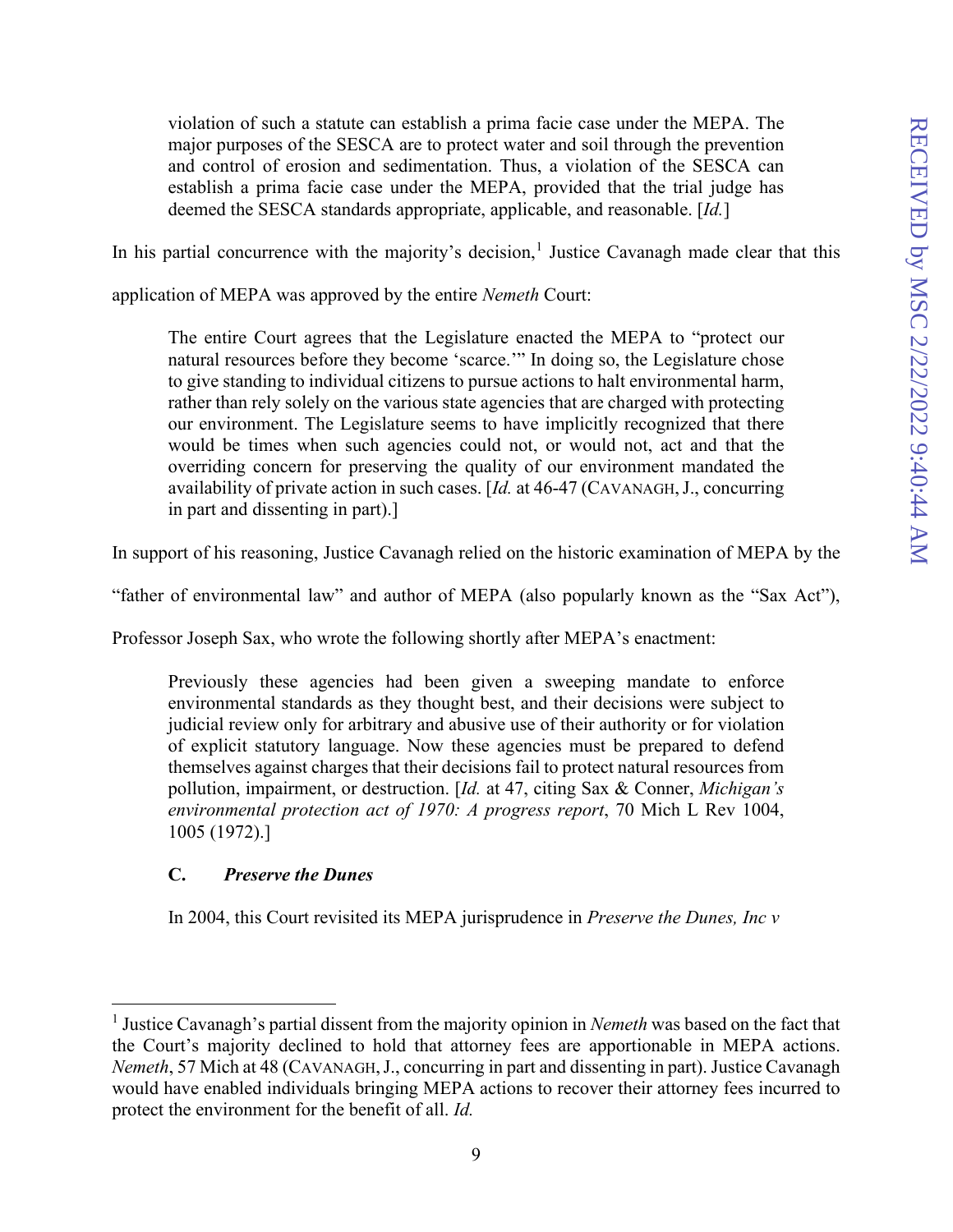*Department of Environmental Quality*, 471 Mich 508; 684 NW2d 847 (2004) in order to resolve the following question:

[W]hether MEPA authorizes a collateral challenge to the DEQ's decision to issue a sand dune mining permit under the sand dune mining act (SDMA), MCL 324.63701 *et seq.*, in an action that challenges flaws in the permitting process unrelated to whether the conduct involved has polluted, impaired, or destroyed, or will likely pollute, impair, or destroy natural resources protected by MEPA. [*Id.* at 511.]

The plaintiff in *Preserve the Dunes* initiated a judicial action under MEPA against the Michigan Department of Environmental Quality (the DEQ) and a private company after the DEQ approved the company's application for a sand dune mining permit under the SDMA. *Id.* at 512. In its complaint, the plaintiff "alleged that the DEQ violated MEPA when it approved [the company's] amended mining permit." *Id.* At trial, the circuit court found that "any adverse impact on the natural resources which will result from the sand mining will not rise to the level of impairment or destruction of natural resources within the meaning of MEPA." *Id.* at 513.

By way of background, it is important to understand the permit application process under

the SDMA. As described by the Court, the DEQ's SDMA permit review is a three-step process:

- First: The DEQ must determine whether the applicant is eligible to apply for a permit under either MCL 324.63702(1)(a) or (b) because the applicant is either a past owner or operator of a sand dune mining permit.
- Second: If the DEQ determines that the applicant is eligible to apply, the applicant must submit a permit application in accordance with the requirements of MCL 324.63704(2).
- Third: If the DEQ determines that the applicant satisfies the application requirements under § 63704(2), then the DEQ must determine whether "the applicant's proposed conduct is likely to pollute, impair, or destroy the air, water, or other natural resources or the public trust in those resources, as provided by part 17." *Preserve the Dunes*, 471 Mich at 515. If it does, then the DEQ is prohibited from approving the permit application under MCL 324.63709.

After reviewing this three-step process, the Court in *Preserve the Dunes* examined its decision in

*Nemeth v Abonmarche Development* and explained why the same analysis premised on MCL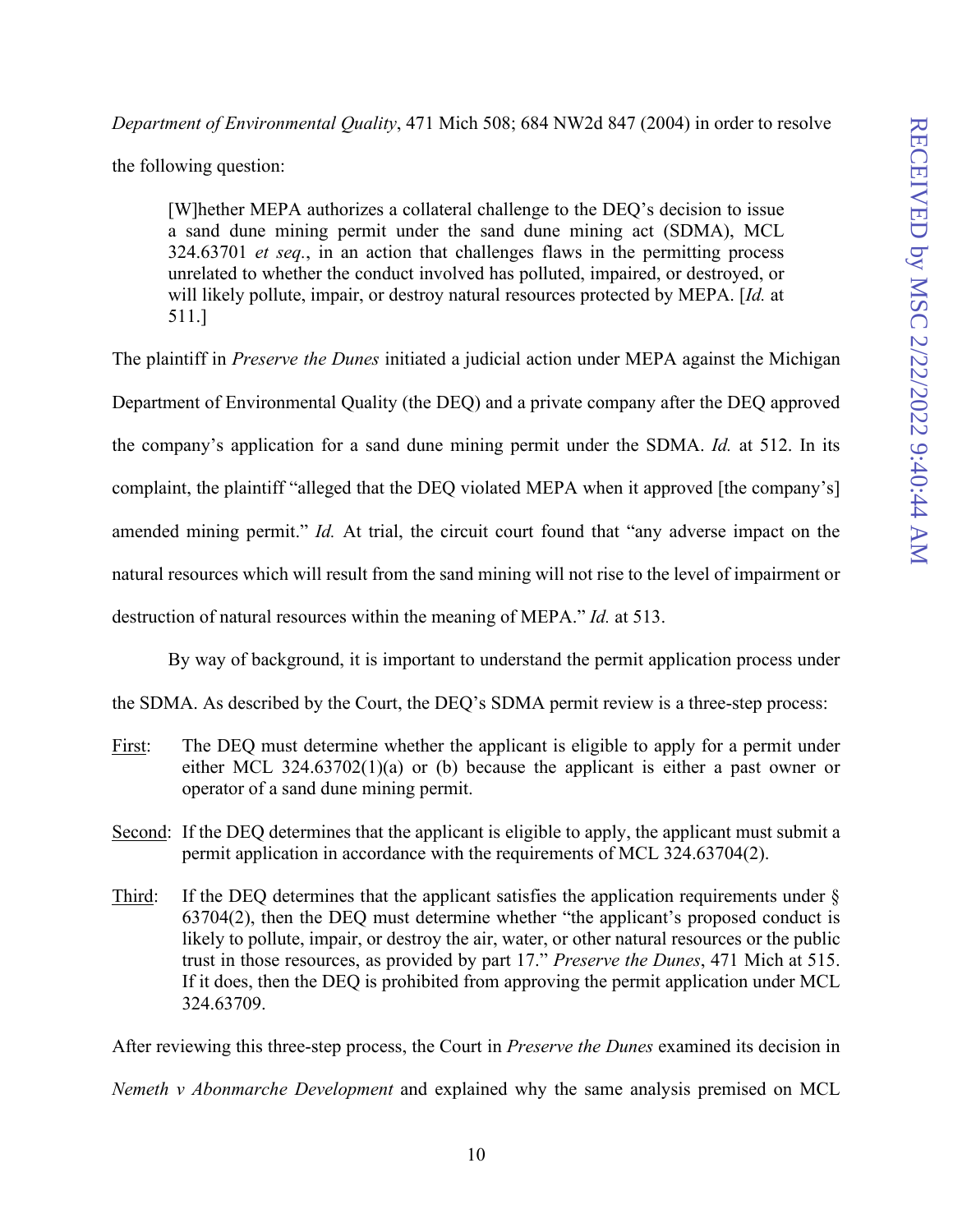324.1702 was inapplicable because, unlike the SESCA, the SDMA did not contain a pollution control standard. 471 Mich at 516. This Court reiterated that its reasoning in *Nemeth* was still focused on the harmful conduct by the defendant that offends MEPA. *Id.*at 517-19. In the case of a statutory scheme that contains "a standard for pollution or for an antipollution device or procedure," such as the SESCA, a prima facie MEPA case may be established based solely upon the violation of that scheme because the scheme provides for measures designed to protect against impairment, pollution, and destruction of the environment. The same cannot be said for the SDMA, which does not include measures designed to protect the environment.

In finding that the plaintiffs had failed to establish a prima facie MEPA claim, the Court expressly rejected the dissent's conclusion that its interpretation of MEPA "insulates [SDMA] permit eligibility determinations from judicial review." *Id.* at 519. Instead, the Court reasoned that the DEQ's decisions under the first two steps<sup>[2](#page-15-0)</sup> of the three-step process for SDMA permit application review "are unrelated to whether the applicant's proposed activities on the property violate MEPA." *Id.* Only the DEQ's decision in the third step of the SDMA permit review process involves a determination by the DEQ as to whether the applicant's proposed activity would likely impair, pollute, or destroy natural resources or the public trust therein.

Whereas the DEQ's determinations in steps one and two of the three-step process—under §§ 63702(1) and 63704(2)—may not be challenged by an action under MEPA, an improper administrative decision by the DEQ in step three—under § 63709—would provide a basis for a MEPA claim because the DEQ's determination would be related to conduct that is likely to impair, pollute, or destroy the environment. This Court put a fine point on its reasoning in *Preserve the* 

<span id="page-15-0"></span><sup>2</sup> *Step one* is whether the applicant is eligible to apply under § 63702(1), and *step two* is whether the applicant has submitted the required application and materials under  $\S$  63704(2).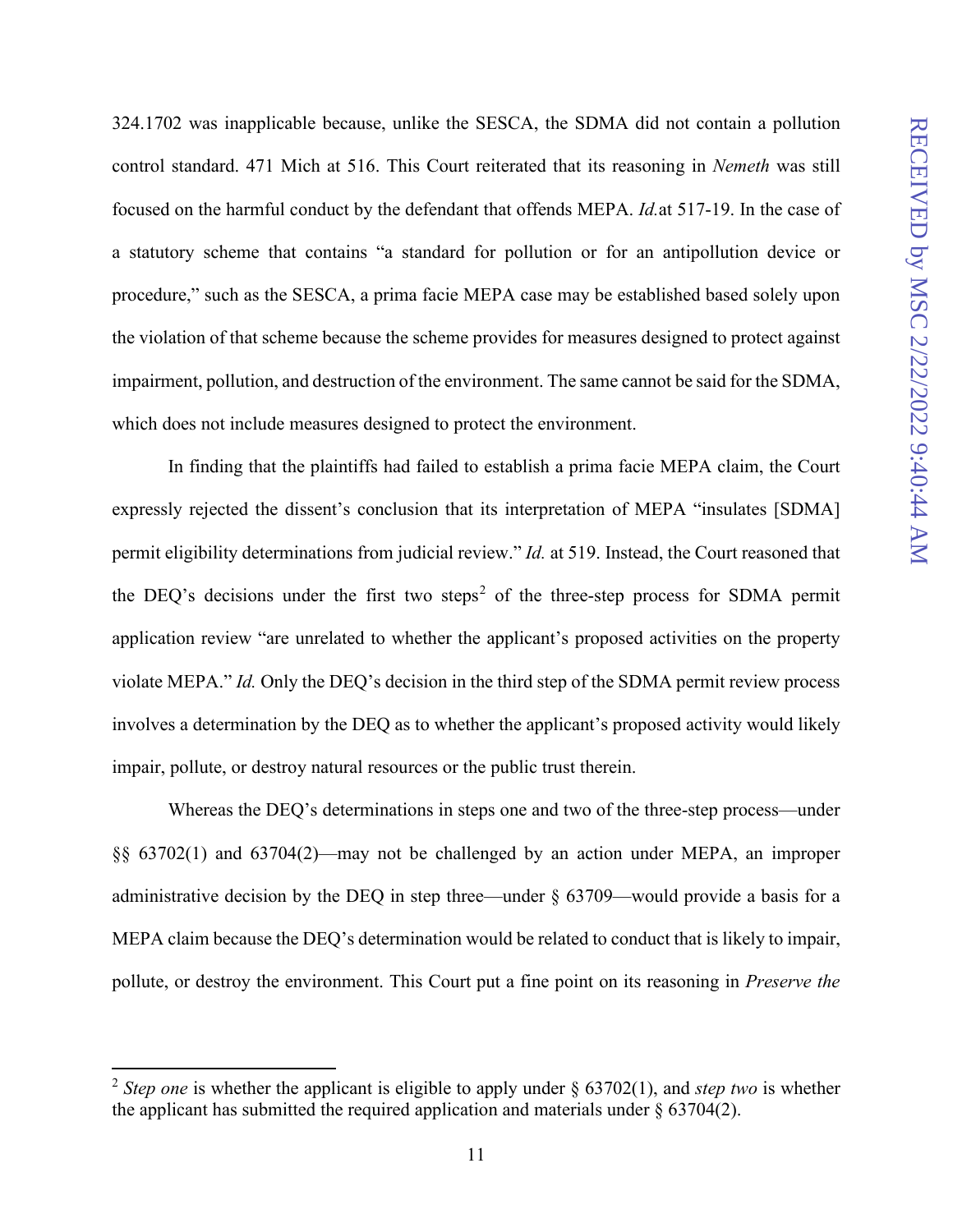*Dunes* with the following two sentences that have led to problems in MEPA jurisprudence in the years following the Court's decision: "An improper administrative decision, standing alone, does not harm the environment. Only wrongful conduct offends MEPA." *Id.* at 519.

When read in the proper context and in connection with the remainder of the opinion in *Preserve the Dunes*, these two sentences are entirely consistent with the Court's prior cases interpreting MEPA. Indeed, the Court's language makes perfect sense upon review of the Court's earlier explanation as to why two of the three steps in the three-step SDMA permit review process would not support a MEPA claim because they are unrelated to conduct that may or may not impair, pollute, or destroy the environment, and upon the realization that the third step in the SDMA permit review process involves a determination by the DEQ as to whether the permit applicant's proposed conduct would offend MEPA. But alas, these two sentences are easily misconstrued when viewed on their own without a clear understanding of the permit review process in the SDMA*.* This has certainly been true in this case.

#### **D. The** *Anglers* **Cases**

A few years after *Preserve the Dunes*, this Court revisited the issue of whether the decision of a state agency could support a MEPA claim in *Anglers of the AuSable, Inc v Department of Environmental Quality (Anglers I)*, 488 Mich 69; 793 NW2d 596 (2010). Specifically, the plaintiffs in *Anglers I* brought suit against the DEQ and a private company after the DEQ approved the company's corrective action plan to remediate 1.15 million gallons of plume water per day through the use of a process called air stripping. *Id.* at 73-74. The plan involved discharging the treated water into the AuSable River water system. Because the proposed air stripping remediation process was not completely effective in decontaminating the polluted water, the company's corrective action plan included the discharge of remediated, but still partially contaminated, water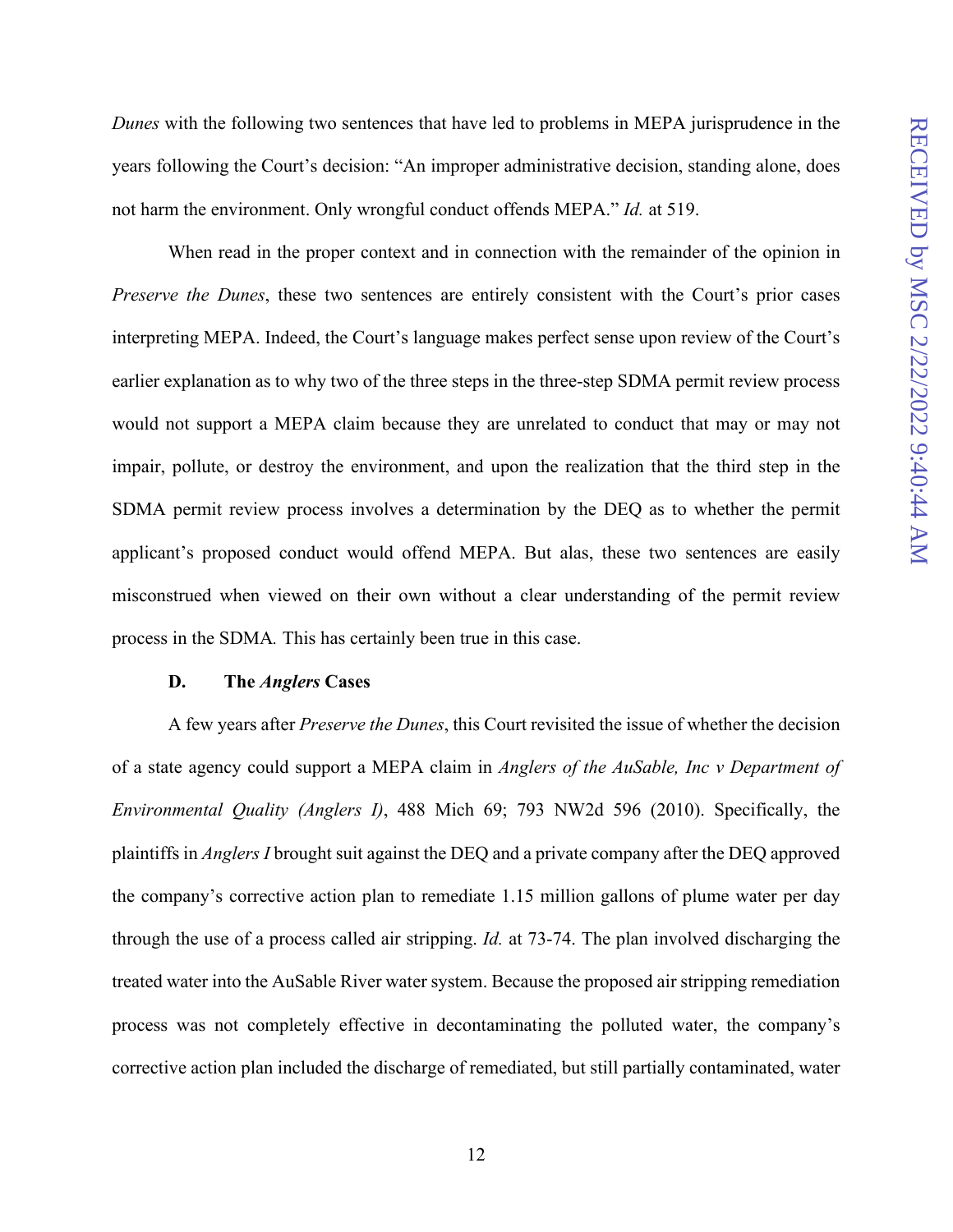into the river. *Id.*

On appeal from the Court of Appeals, this Court asked the parties to discuss whether *Preserve the Dunes* was correctly decided. *Id.* at 76. In reviewing that decision, the Court stated that "[t]he *Preserve the Dunes* dissent correctly concluded that the majority's holding 'that permit eligibility is unrelated to whether the conduct permitted will harm the environment is untenable.'" *Id.* at 77. The Court then examined the decision in *Preserve the Dunes* in the context of its MEPA jurisprudence, stating:

Before a majority of this Court decided *Preserve the Dunes*, this Court had previously decided other cases in which a permit application had been the subject of a MEPA action. Until *Preserve the Dunes*, this Court had never ruled that a permit decision was insulated from a MEPA action. The majority's decision in *Preserve the Dunes* frustrated the legislative intent behind MEPA, and it represented a departure from this Court's precedent. [*Id.* at 77-78.]

Accordingly, the Court held: "Because the *Preserve the Dunes* decision to insulate DEQ permit decisions from MEPA violated the Legislative intent behind MEPA, conflicted with previous caselaw regarding MEPA, and subverted the will of the people contained in article 4 of Michigan's constitution, we overrule it." *Id.* at 80.

Almost immediately subsequent to this Court's decision in *Anglers I*, there was a change in the composition of the Court such that the dissenting minority group in *Anglers I* had become the majority group during the period in which the defendants were able to file motionsfor rehearing of the *Anglers I* decision. The new majority of this Court granted the defendants' motions for rehearing and vacated this Court's earlier decision rendered a few months prior. *Anglers of the AuSable, Inc v Dep't of Environmental Quality (Anglers II)*, 489 Mich 884, 884; 796 NW2d 240 (2011). Specifically, the *Anglers II* Court dismissed the appeal on grounds of mootness because:

(a) defendant has quit-claimed its easement interest back to the riparian owner; (b) defendant no longer has the physical means of discharging water into Kolke Creek or the Au Sable River; (c) defendant is now disposing of the water by alternative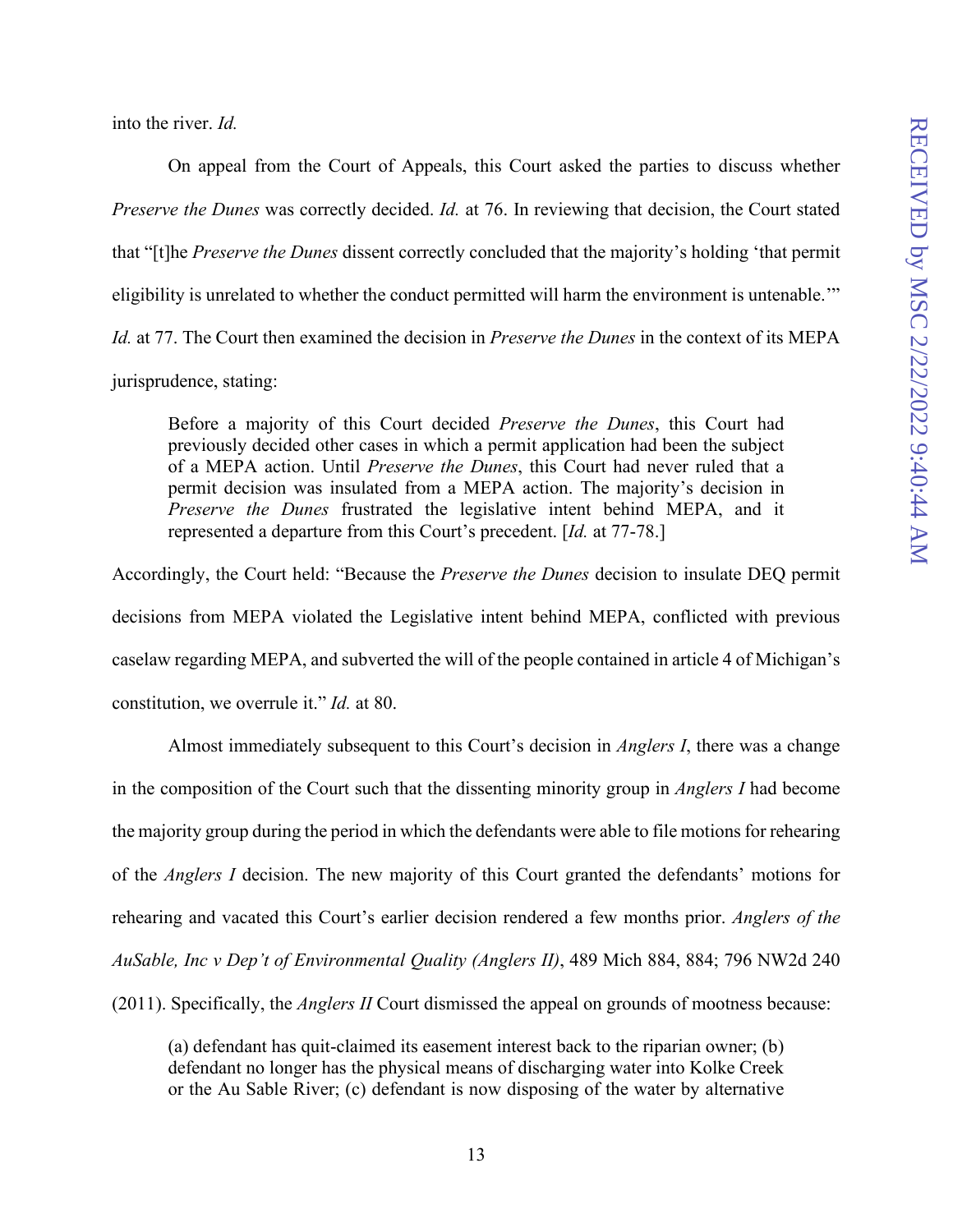means; (d) defendant no longer has a permit that allows discharge into Kolke Creek or the Au Sable River; and (e) the Department of Environmental Quality has attested that "there no longer exists the possibility of surface water discharge to Kolke Creek or the Au Sable River." [*Id.* at 885.]

This Court's decision in *Anglers II* to vacate its earlier decision in *Anglers I* was not based on any substantive legal argument as to the merits or whether *Anglers I* properly overturned this Court's decision in *Preserve the Dunes*. As a consequence, Michigan law on this subject has been unclear for the past decade. Although the Court's decision to vacate *Anglers I* restored the precedential effect of *Preserve the Dunes*, the practical import of that decision has been substantially diminished given this Court's previously declared opinion that it was incorrectly decided. This uncertainty persists today because the *Anglers I* decision has never been rejected or challenged on the merits.

## **E. Application of** *Preserve the Dunes*

In the instant case, Defendant Michigan Department of Environmental Quality (the DEQ) issued development permits to a private developer under the Sand Dunes Protection and Management Act (SDPMA), MCL 324.35301 *et seq.*, to transform a critical sand dunes area into a residential subdivision.<sup>[3](#page-18-0)</sup>

The SDPMA sets forth a comprehensive set of standards and procedures aimed at protecting against the impairment or destruction of critical dune areas, which the Legislature has deemed to be "a unique, irreplaceable, and fragile resource that provide significant recreational, economic, scientific, geological, scenic, botanical, educational, agricultural, and ecological benefits to the people of this state and to people from other states and countries who visit this

<span id="page-18-0"></span><sup>3</sup> *Lakeshore Group, et al v Dep't of Environmental Quality*, unpublished per curium opinion of the Court of Appeals, issued December 18, 2018 (Docket No. 341310), p 1. A copy of the unpublished opinion is attached as Exhibit A to Plaintiffs-Appellants' Application for Leave to Appeal.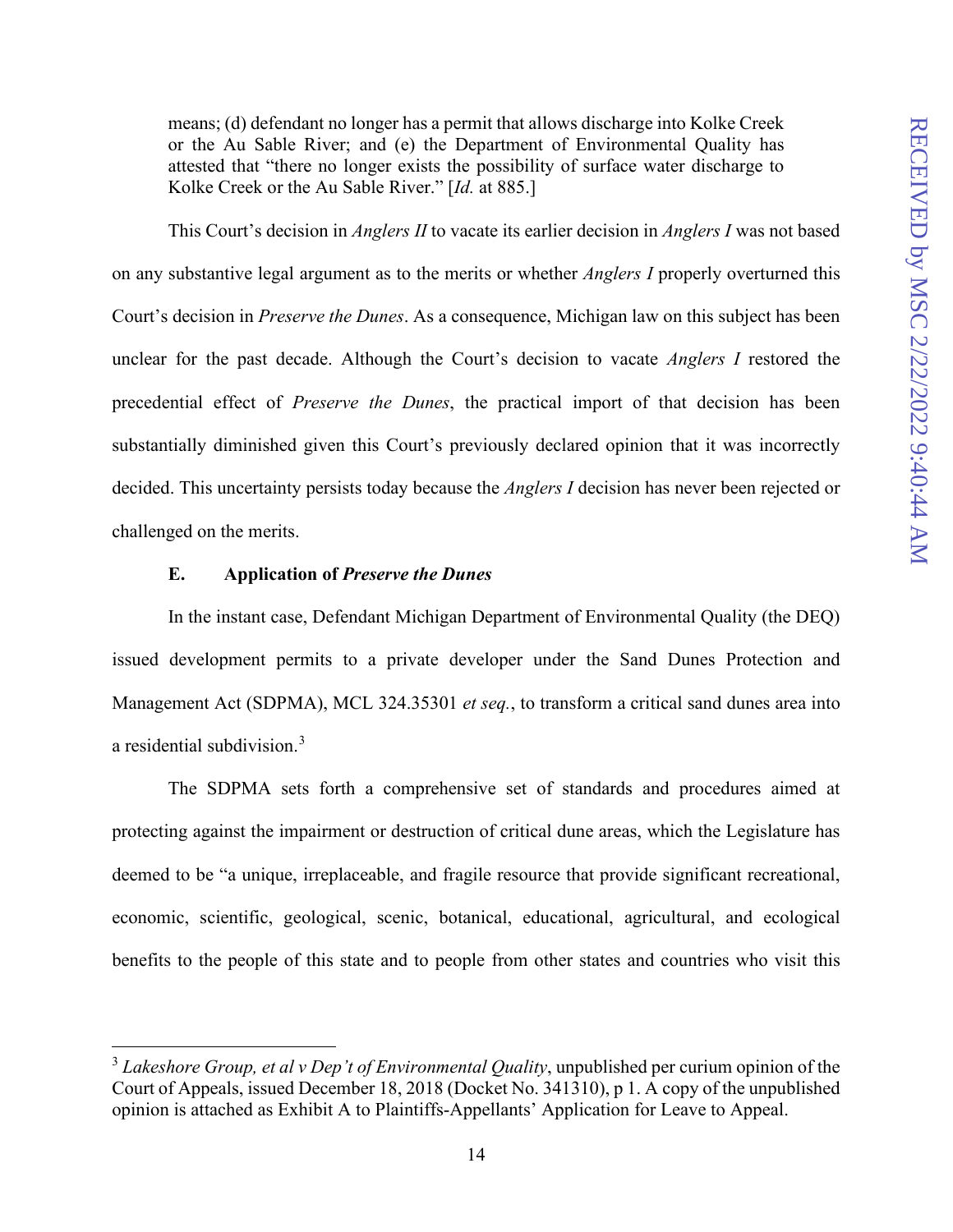resource." MCL 32[4](#page-19-0).35302(a). As the Court of Appeals recognized,  $4$  the DEQ may not issue a use permit under the SDPMA if it determines that the proposed use "will significantly damage the public interest" in the area. MCL  $324.35304(1)(g)$ .

Further, a permit seeking to construct a dwelling on a post-1989 lot "on the first lakeward facing slope" cannot be granted. MCL 324.35304(3). To approve construction of a structure, it must be located "behind the crest of the first landward ridge of a critical dune area that is not a foredune." MCL 324.35304(4). In their complaint, Plaintiffs-Appellants allege that the DEQ issued permits that violated these provisions.<sup>[5](#page-19-1)</sup>

Plaintiffs initiated this action against the DEQ, in part, under MEPA, alleging that the issuance of the permits "is likely to result in the pollution, impairment and/or destruction of the critical sand dunes."[6](#page-19-2) The trial court granted the DEQ's motion for summary disposition under MCR 2.116(C)(8), concluding that this Court's decision in *Preserve the Dunes* precluded Plaintiffs from filing a direct judicial challenge to the DEQ's permitting decision.<sup>[7](#page-19-3)</sup> The Court of Appeals affirmed the trial court's ruling.<sup>[8](#page-19-4)</sup> As explained below, the trial court and Court of Appeals both erroneously interpreted *Preserve the Dunes* as holding that an administrative review and approval of a permit can never form the basis of a MEPA claim.

In its opinion, the Court of Appeals correctly noted that in *Preserve the Dunes*, the Court stated that "MEPA controls the DEQ's permitting decisions because the DEQ is prohibited from approving a permit if the *applicant's conduct* violates MEPA."[9](#page-19-5) And yet, despite this acknowledgment,

<span id="page-19-0"></span><sup>4</sup> *Lakeshore Group*, unpub op at 2.

<span id="page-19-1"></span><sup>5</sup> Lakeshore Complaint, ¶¶ 34-35, attached as Exhibit F to Plaintiffs-Appellants' Application for Leave to Appeal.

<span id="page-19-2"></span> $^{6}$  *Id.* at ¶ 17.

<span id="page-19-3"></span><sup>7</sup> *Lakeshore Group*, unpub op at 2.

<span id="page-19-4"></span><sup>8</sup> *Lakeshore Group*, unpub op at 4.

<span id="page-19-5"></span><sup>9</sup> *Lakeshore Group*, unpub op at 3.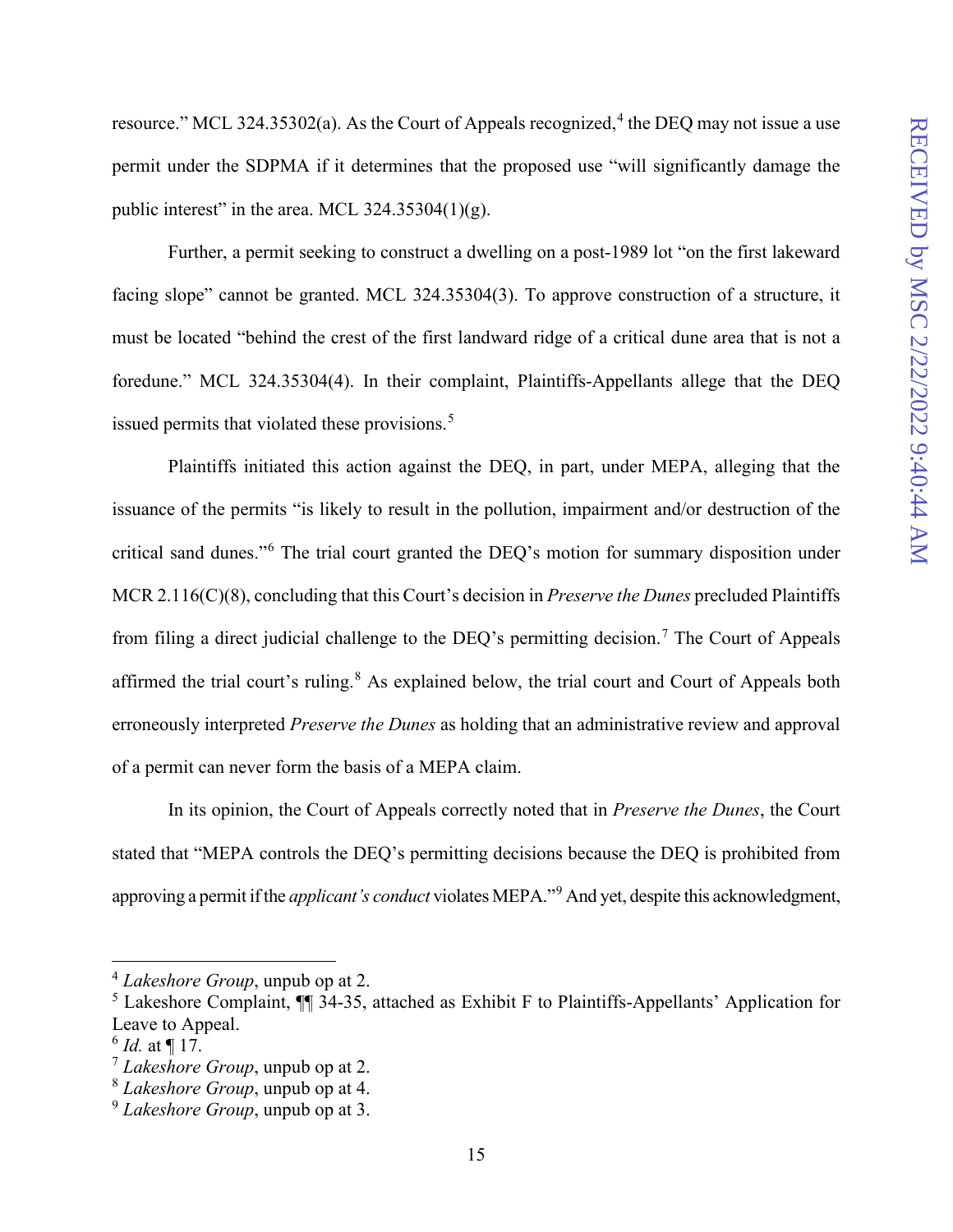the Court of Appeals paradoxically interpreted this Court's precedent as follows:

[I]t is clear that, to be actionable under MEPA, the defendant's actions must pollute, impair, or destroy natural resources. As our Supreme Court pointed out, the "action" of an administrative decision does not pollute, impair, or destroy natural resources; at most, the "action" of an administrative decision authorizes conduct that does so. Simply put, the issuance of a permit is too far removed from the environmental harm to be actionable as "conduct" under MEPA.<sup>[10](#page-20-0)</sup>

This is not a proper reading of this Court's holding in *Preserve the Dunes.*

The *Preserve the Dunes* ruling was much more limited than the Court of Appeals has interpreted. The Court in *Preserve the Dunes* simply held: "MEPA provides no private cause of action in circuit court for plaintiffs to challenge the DEQ's determination of *permit eligibility*." 471 Mich at 519 (emphasis added). And the basis for this Court's determination was that the "DEQ determinations of permit eligibility under §§ 63702(1) and 63704(2) are unrelated to whether the applicant's proposed activities on the property violate MEPA." *Id.* As explained above, those two sections of the SDMA describe the first two steps in the DEQ's three-step permit review process neither of which requires the DEQ to determine whether the proposed permit activity would run afoul of MEPA.<sup>[11](#page-20-1)</sup>

For this reason, this Court determined that the DEQ's eligibility determination in *Preserve the Dunes* under the first two steps of the three-step SDMA permit review process could not be

<span id="page-20-0"></span><sup>10</sup> *Lakeshore Group*, unpub op at 4.

<span id="page-20-1"></span><sup>11</sup> Notably, the plaintiffs in *Preserve the Dunes* did not challenge the DEQ's determination that the applicant satisfied the requirements under § 63704(2) of the SDMA. *Preserve the Dunes*, 471 Mich at 519, n 6 ("PTD does not challenge TechniSand's satisfaction of the requirements under § 63704(2)."). Instead, their MEPA claim was based solely upon the DEQ's allegedly erroneous determination that the permit applicant met the eligibility requirement under  $\S$  63702(1). This is important because the Court nevertheless referred to both §§ 63702(1) and 63704(2) as not being able support a MEPA claim, whereas it separately addressed the DEQ's third step in the three-step permit review process under § 63709. This supports the Court's conclusion that a MEPA claim could be based upon the DEQ's determination under § 63709 because that decision would be related to the applicant's conduct that is likely to impair, pollute, or destroy critical sand dune areas, or the public trust therein.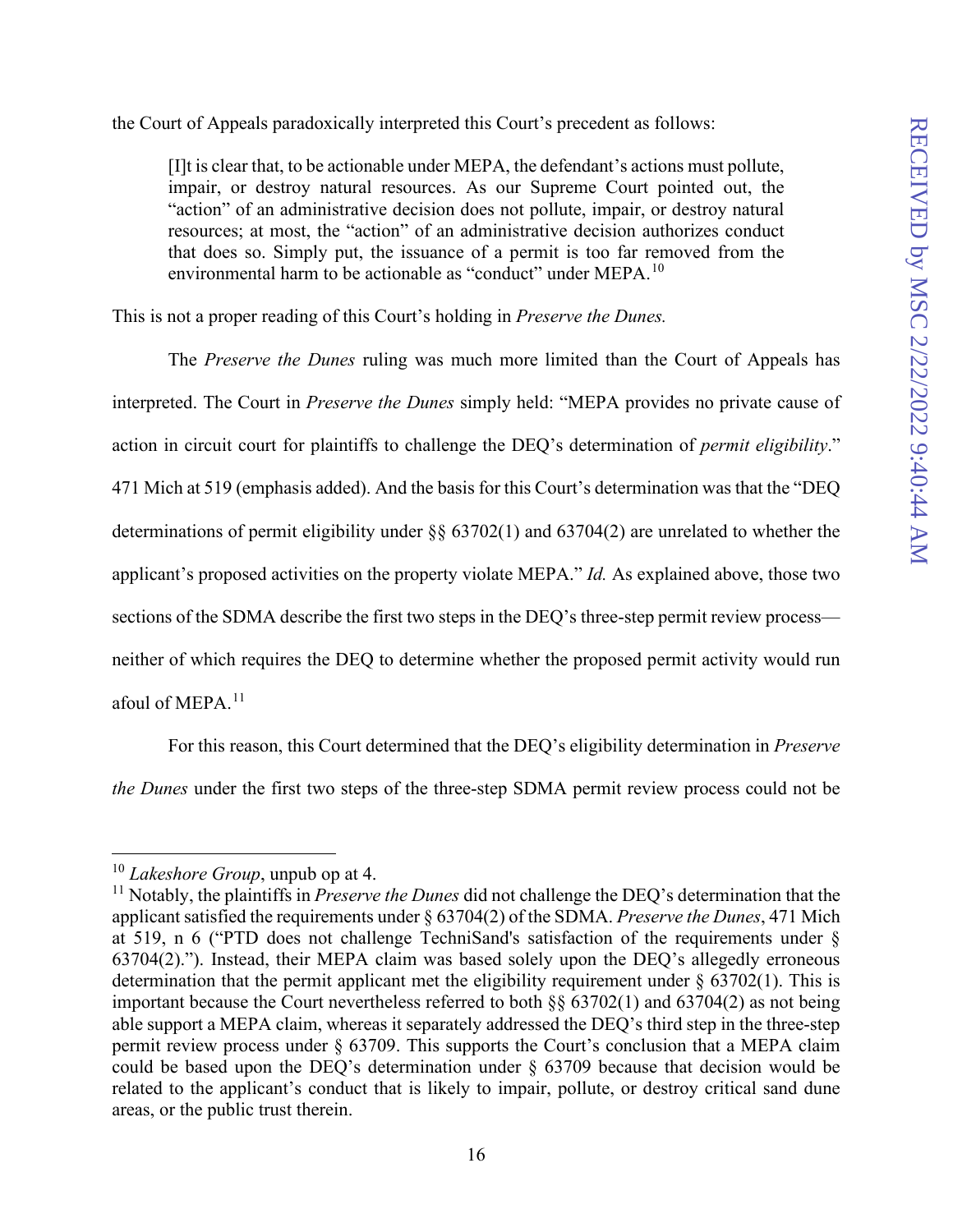actionable under MEPA "because that inquiry is outside the purview of MEPA." *Id.* at 524. As the Court explained: "The focus of MEPA is to protect our state's natural resources from harmful conduct. It offers no basis for invalidating an issued permit for reasons unrelated to the permit holder's conduct." *Id.* But this does not support the Court of Appeals' sweeping conclusion that the issuance of a permit by the DEQ can never be actionable under MEPA.

To be sure, the Court in *Preserve the Dunes* did not hold that MEPA offers no basis for invalidating an issued permit for reasons *related* to the permit holder's conduct. Just the opposite, in fact, this Court expressly stated that the DEQ's permit decision under the third step of the SDMA permit application review process would be subject to a MEPA claim, stating: "MEPA, in part 17, MCL 324.1701 *et seq.*, expressly controls the DEQ's § 63709 determinations." *Id.* at 515-16. Unlike the DEQ's determinations of permit eligibility under  $\S$ § 63702(1) and 63704(2) of the SDMA, the DEQ's determination under § 63709 would be *related* to whether the applicant's proposed activities violate MEPA because that section prohibits the DEQ from issuing a permit if the applicant's proposed conduct is likely to pollute, impair, or destroy the air, water, or other natural resources or the public trust in those resources.

In sum, this Court's decision in *Preserve the Dunes* holds that administrative review and approval of a permit can form the basis for a prima facie MEPA claim when the determination is related to whether the proposed activity by the permit applicant would likely harm the environment. Based on this proper interpretation of *Preserve the Dunes*, this Court should reverse the Court of Appeals' decision because Plaintiffs' claim against the DEQ under MEPA is based on an administrative decision related to whether the applicant's proposed activities violate MEPA. Specifically, Plaintiffs' complaint alleges that the DEQ violated MEPA by issuing SDPMA permits to the applicant despite the fact that the applicant's proposed use: (i) will significantly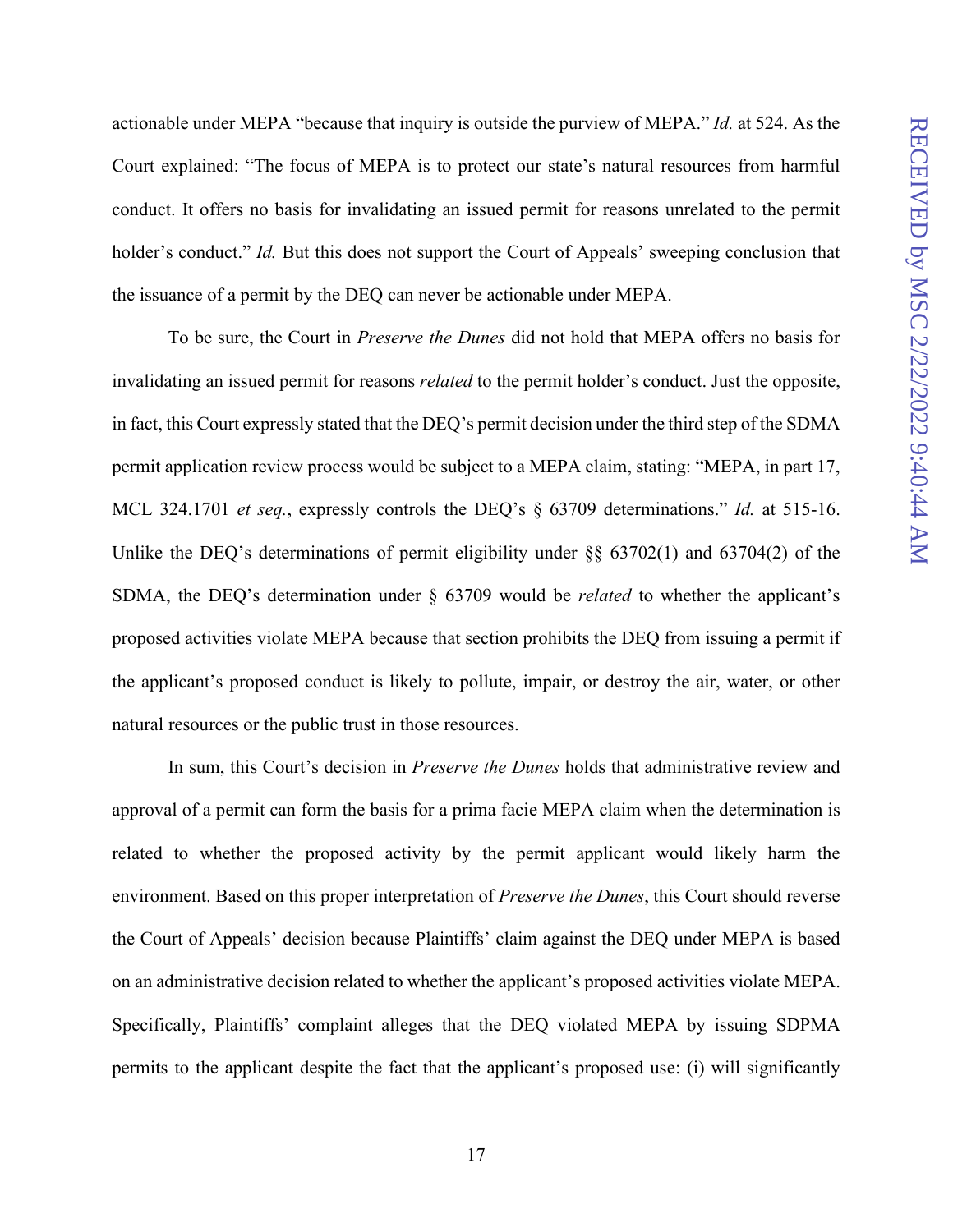damage the public interest in the subject critical dune areas, contrary to MCL 324.35304(1)(g); (ii) involves construction of a structure on the first lakeward facing dune and/or behind the crest of the first landward ridge of a foredune, contrary to MCL 324.35304(3) and (4); and (iii) is likely to pollute, impair, or destroy the air, water, or other natural resources or the public trust in those resources, contrary to MCL 324.1701(1).

Based on this Court's decision in *Preserve the Dunes* and the relevant caselaw related to MEPA outlined above, Plaintiffs are able to sustain a MEPA claim against the DEQ for its issuance of unlawful permits in this case.

## **II. IF** *PRESERVE THE DUNES* **HOLDS THAT ADMINISTRATIVE REVIEW AND APPROVAL OF A PERMIT CAN NEVER SUPPORT A CLAIM UNDER MCL 324.1701(1), THEN** *PRESERVE THE DUNES* **SHOULD BE OVERRULED.**

The Court of Appeals committed reversible legal error when it relied on *Preserve the Dunes* to hold that administrative review and approval of a permit can never support a prima facie claim against an administrative agency under MCL 324.1701(1). If *Preserve the Dunes* did require such a result, it should be overruled—for a second time—because it is contrary to the legislative intent behind MEPA, departed from this Court's precedent, and violates the Legislature's mandatory duty to protect the environment pursuant to Article 4, Section 52 of the Michigan Constitution.

Before *Preserve the Dunes* was decided, this Court had decided a number of other cases in which a permit application was the subject of a MEPA action, and the Court had never previously ruled that administrative review and approval of a permit was entirely insulated from a MEPA action. See, e.g., *Eyde v Michigan*, 393 Mich 453, 454; 225 NW2d 1 (1975); *Ray v Mason Co Drain Comm'r*, 393 Mich 294, 304-05; 224 NW2d 883 (1975); *West Mich Environmental Action Council v Natural Resources Comm (WMEAC)*, 405 Mich 741, 751; 275 NW2d 538 (1979); and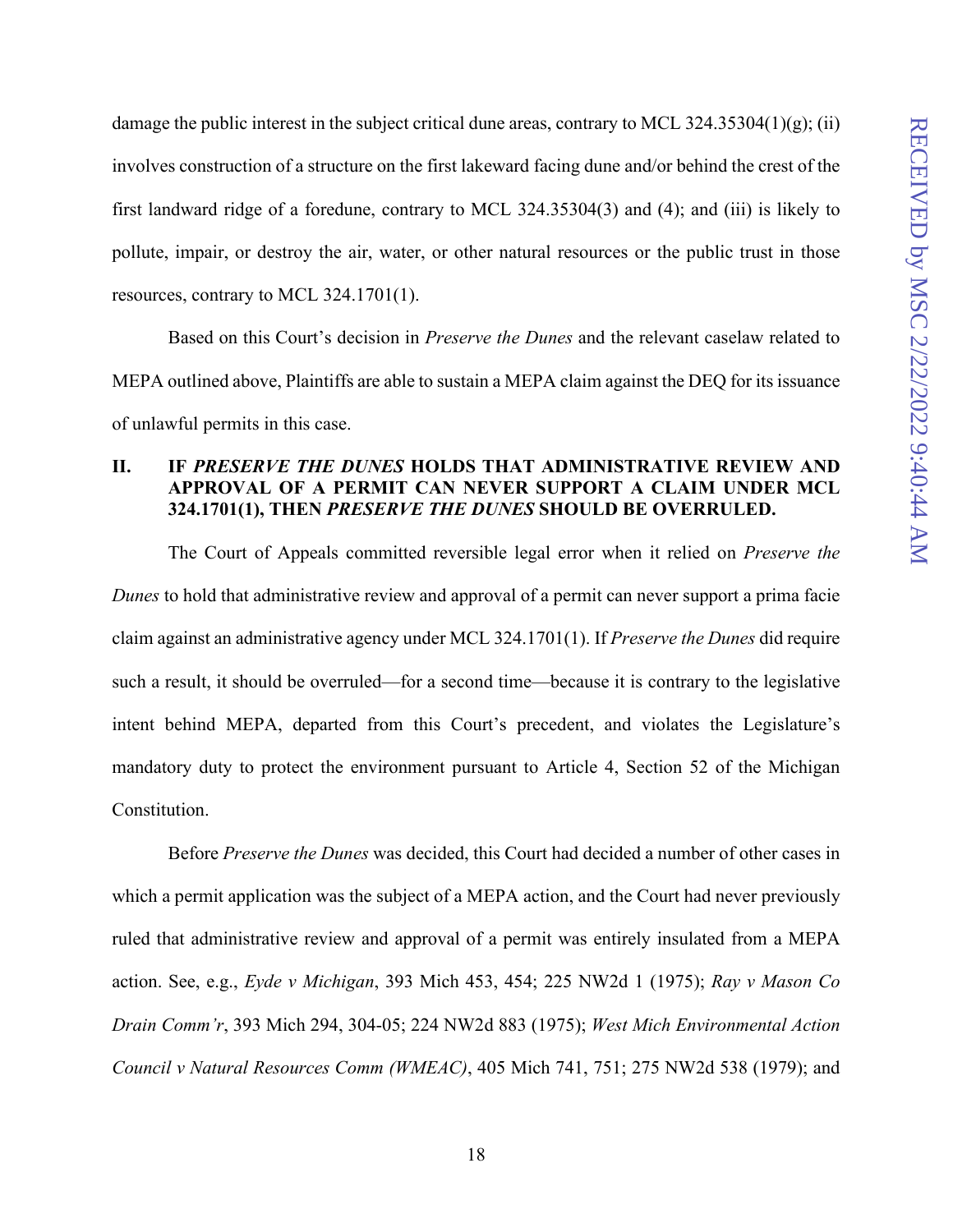*Nemeth v Abonmarche Dev, Inc*, 457 Mich 16, 16; 576 NW2d 641 (1998). As Chief Justice Kelly stated in her concurring opinion in *Anglers of the AuSable, Inc v Department of Environmental Quality (Anglers I)*, 488 Mich 69, 88; 793 NW2d 596 (2010) (KELLY, C.J., concurring): "*Preserve the Dunes* represented a sea change in one area of the law and toppled settled interpretations of MEPA that had existed for nearly 30 years."

In one of its early MEPA cases, for example, this Court held that the plaintiffs had made a prima facie showing under MEPA on a claim against the state based on the issuance of permits to a third-party oil company to drill wells in the Pigeon River County State Forest. *WMEAC*, 405 Mich at 760. In *Wortelboer v Benzie County*, 212 Mich App 208, 221; 537 NW2d 603 (1995), the Michigan Court of Appeals relied on the Court's decision in *WMEAC* in order to determine when an administrative action is sufficient to constitute conduct likely to lead to the pollution, impairment, or destruction of natural resources, stating:

[T]he facts of *West Michigan Environmental Action Council, supra*, demonstrate when an administrative action is sufficient to invoke the MEPA. In that case, there was no subsequent step after issuance of permits before the actual drilling could start. Thus, the issuance of permits itself constituted actionable conduct sufficient to invoke the MEPA. It is apparent that although administrative conduct is sufficient to invoke the MEPA, the determinative point is whether that administrative action is the last hurdle in moving from the paperwork to the outdoors.

The Court of Appeals concluded: "Administrative action, such as the issuance of permits to drill wells, is a sufficient basis on which to invoke the MEPA." 212 Mich App at 220, citing *Attorney General ex rel Natural Resources Comm v Balkema*, 191 Mich App 201, 206; 477 NW2d 100 (1991) and *WMEAC*, 405 Mich at 760. Notably, the *Preserve the Dunes* majority did not overrule, disapprove, or even mention *Wortelboer* or *WMEAC*, which held issuance of a well permit is sufficient to invoke MEPA. This was because those cases had included a caveat consistent with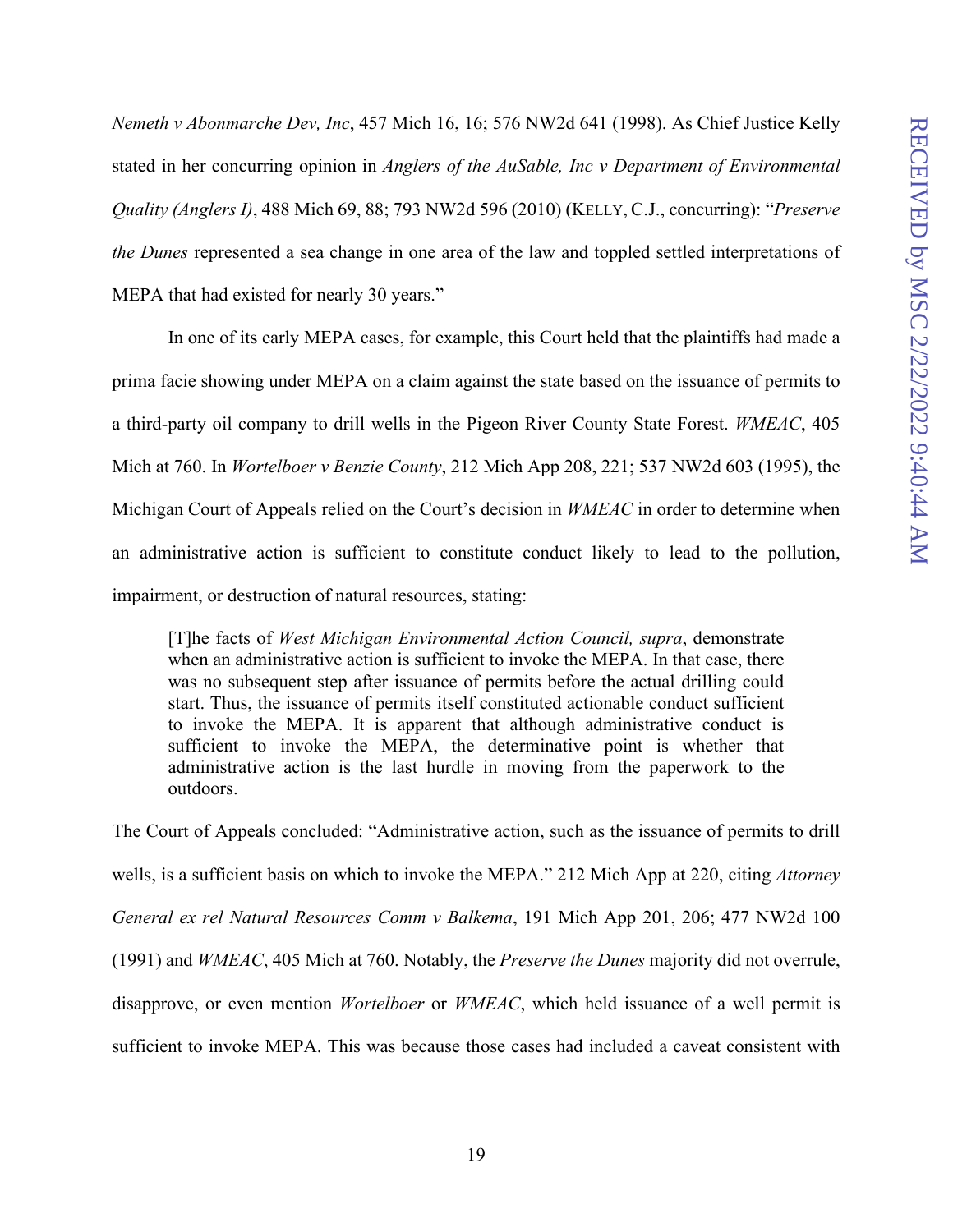*Preserve the Dunes*: The defendant's action must "rise to the level of impairment or destruction of

a natural resource." *WMEAC*, 405 Mich at 760; *Wortelboer*, 212 Mich App at 220.

Prior to *Preserve the Dunes*, this Court had previously recognized and honored the

legislative intent behind the enactment of MEPA. In *Ray v Mason County Drain Commissioner*,

for example, this Court stated:

Michigan's EPA was the first legislation of its kind and has attracted worldwide attention. The act also has served as a model for other states in formulating environmental legislation. The enactment of the EPA signals a dramatic change from the practice where the important task of environmental law enforcement was left to administrative agencies without the opportunity for participation by individuals or groups of citizens. Not every public agency proved to be diligent and dedicated defenders of the environment. The EPA has provided a sizable share of the initiative for environmental law enforcement for that segment of society most directly affected—the public.

The purpose of MEPA is to "protect the air, water, and other natural resources or the public trust

in these resources from pollution, impairment, or destruction." MCL 324.1704. MEPA imposes a

duty on both public and private actors "to prevent or minimize degradation of the environment."

*Ray*, 393 Mich at 306. MEPA implements the Michigan Constitution's command to the Legislature

to protect the state's natural resources in Const 1963, art 4, § 52, which declares:

The conservation and development of the natural resources of the state are hereby declared to be of paramount public concern in the interest of the health, safety and general welfare of the people. The legislature shall provide for the protection of the air, water and other natural resources of the state from pollution, impairment and destruction.

The Legislature fulfilled this duty, in part, by enacting MEPA and granting universal

standing to any person to bring an action against anyone, including the state and its administrative

agencies, for the protection of the environment under MCL 324.1701(1):

The attorney general or any person may maintain an action in the circuit court having jurisdiction where the alleged violation occurred or is likely to occur for declaratory and equitable relief against any person for the protection of the air,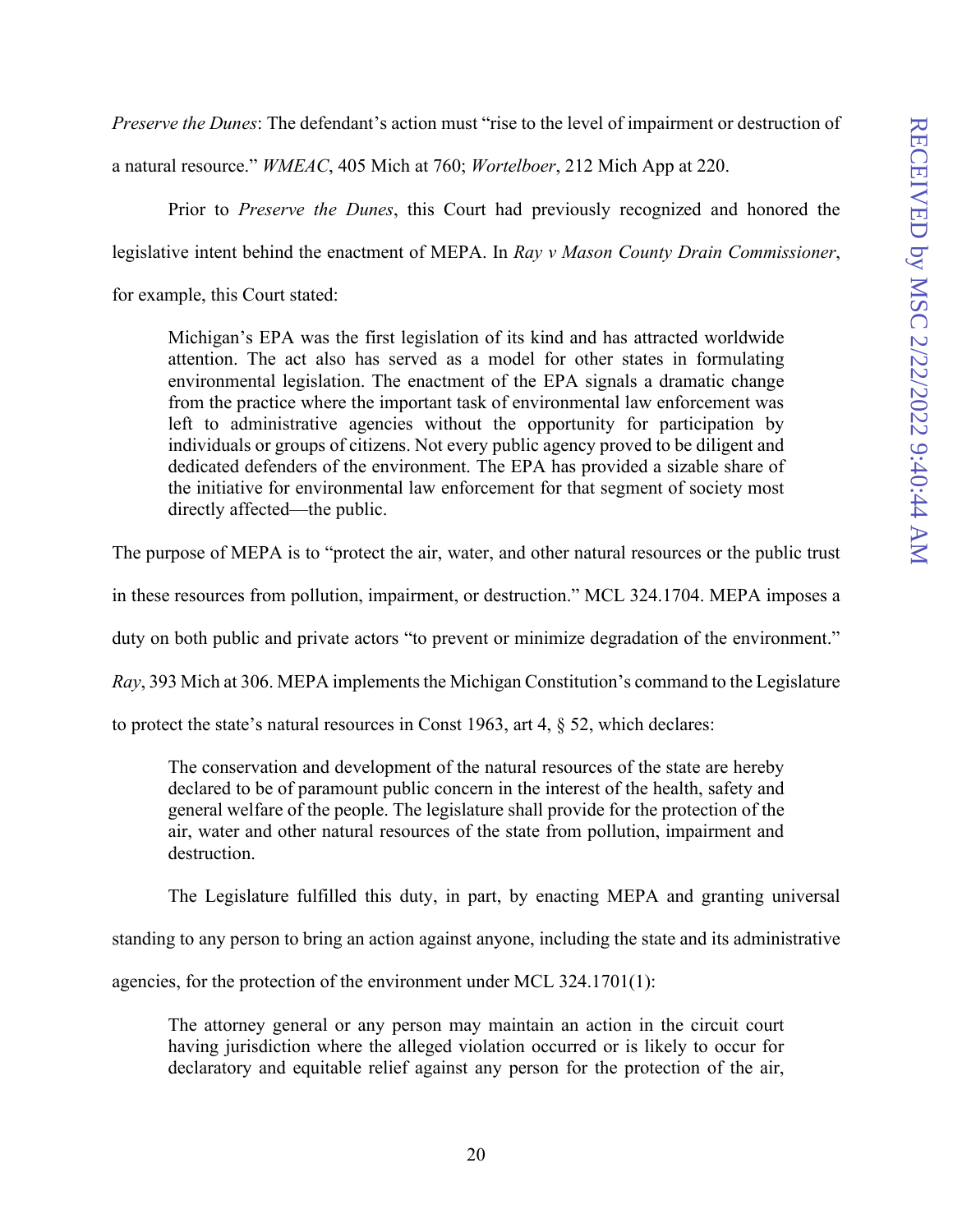water, and other natural resources and the public trust in these resources from pollution, impairment, or destruction.

There is absolutely nothing in the plain language set forth above that could even remotely be construed as preventing MEPA from being applied to administrative decisions of state agencies. To the contrary, the other sections of MEPA demonstrate that the Legislature plainly intended to reign in the unbridled power and discretion that state agencies had previously wielded.

Indeed, a lawsuit under MEPA "is supplementary to existing administrative and regulatory procedures provided by law." MCL 324.1706. When a MEPA action is initiated, the court retains jurisdiction pending completion of any separate administrative, licensing, or other proceedings to determine the legality of the defendant's conduct in order to "determine whether adequate protection from pollution, impairment, or destruction is afforded." MCL 324.1704(2). And upon completion of such proceedings, "the court shall adjudicate the impact of the defendant's conduct on the air, water, or other natural resources, and on the public trust in these resources, in accordance with this part." MCL 324.1704(3). In finding that administrative review and approval of a permit was insulated from MEPA, the *Preserve the Dunes* majority frustrated the plain legislative intent set forth in the text of MEPA.

In light of the foregoing, this Court should expressly overturn or narrowly limit its previous decision in *Preserve the Dunes* in order to restore precedent and follow the intent of the Legislature in enacting MEPA. If the Court does not do so, the DEQ and other agencies will once again be unconstrained in their administration of environmental policy, which is directly contrary to the Legislature's reason for enacting MEPA and the citizens of this state in adopting Article 4, Section 52 of the Michigan Constitution to make protection of the environment and natural resources an objective of the highest priority.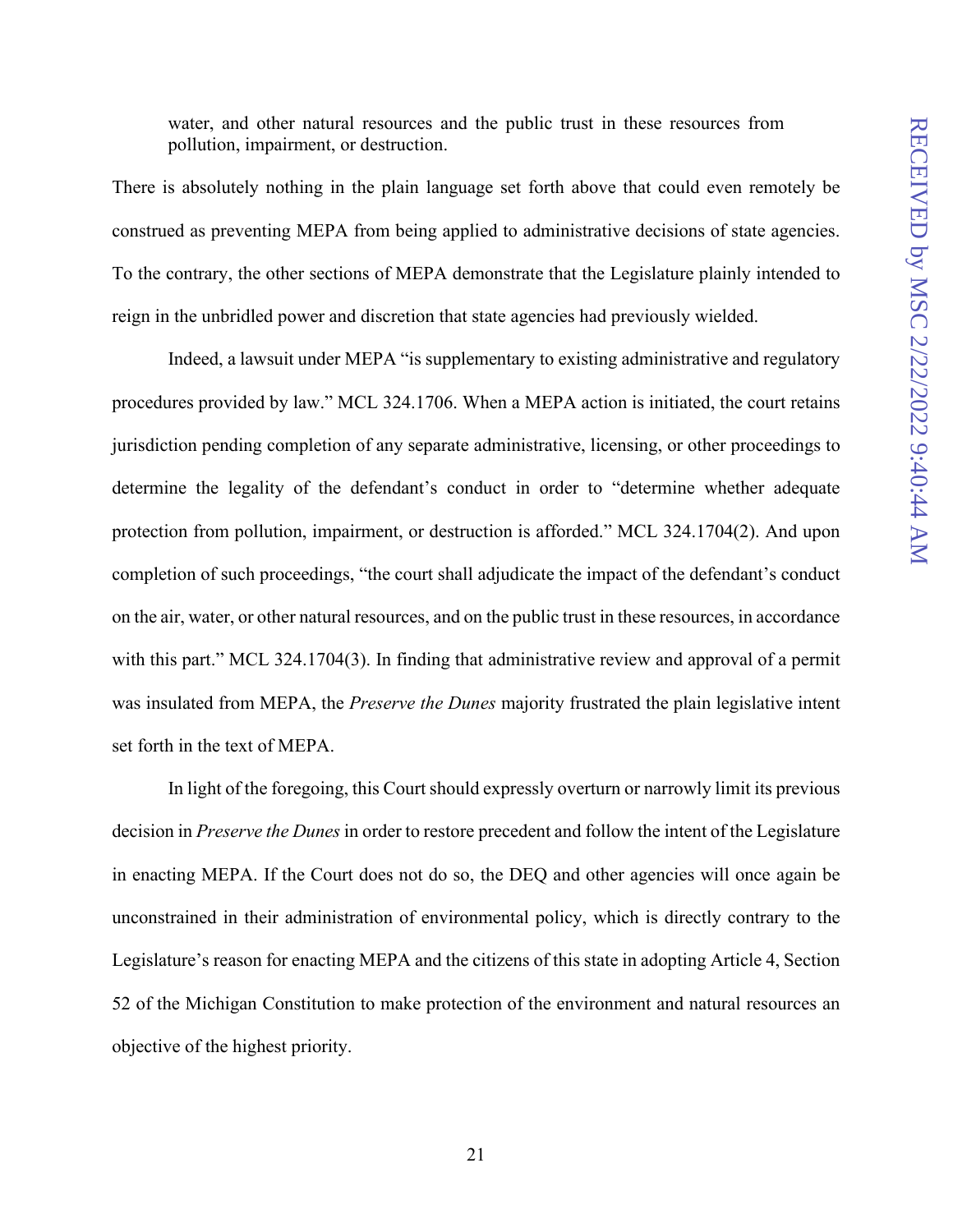In any event, the current uncertainty resulting from the *Anglers* cases and the technical revival of *Preserve the Dunes* is untenable and must be clarified by this Court. And it falls upon this Court to decide whether *Preserve the Dunes* or *Anglers I* should give meaning to the Legislature's intent moving forward. Amicus Curiae respectfully implore the Court to adopt the view of the latter because the preservation and protection of this state's natural resources for future generations should take priority over the need or desire to give deference to the actions of administrative agencies. The DEQ should not be insulated from actions by Michigan citizens aimed at protecting the air, water, and other natural resources or the public trust therein.

Under the longstanding doctrine of stare decisis, "principles of law deliberately examined and decided by a court of competent jurisdiction should not be lightly departed." *Lansing Schools Educ Ass'n v Lansing Bd of Educ*, 487 Mich 349, 366; 792 NW2d 686 (2010). But "stare decisis is neither an inexorable command, nor a mechanical formula of adherence to the latest decision." *Id.* As this Court has explained:

Ultimately, it attempts to balance two competing considerations: the need of the community for stability in legal rules and decisions and the need of courts to correct past errors. To reflect this balance, while there is a presumption in favor of upholding precedent, this presumption may be rebutted if there is a special or compelling justification to overturn precedent. In determining whether a special or compelling justification exists, a number of evaluative criteria may be relevant, but overturning precedent requires more than a mere belief that a case was wrongly decided.

. . .

To begin with, a case may be given less deference when it was an abrupt departure from long-standing precedent and lacks a constitutional basis. In such cases, by refusing to follow the erroneous precedent, then, we do not depart from the fabric of the law; we restore it. [*Id.* at 366-69 (internal citations and quotations omitted).]

In *Lansing Schools*, this Court identified certain evaluative criteria that are relevant when determining whether a special or compelling justification exists to overturn precedent:

(1) whether the rule has proven to be intolerable because it defies practical workability; (2) whether reliance on the rule is such that overruling it would cause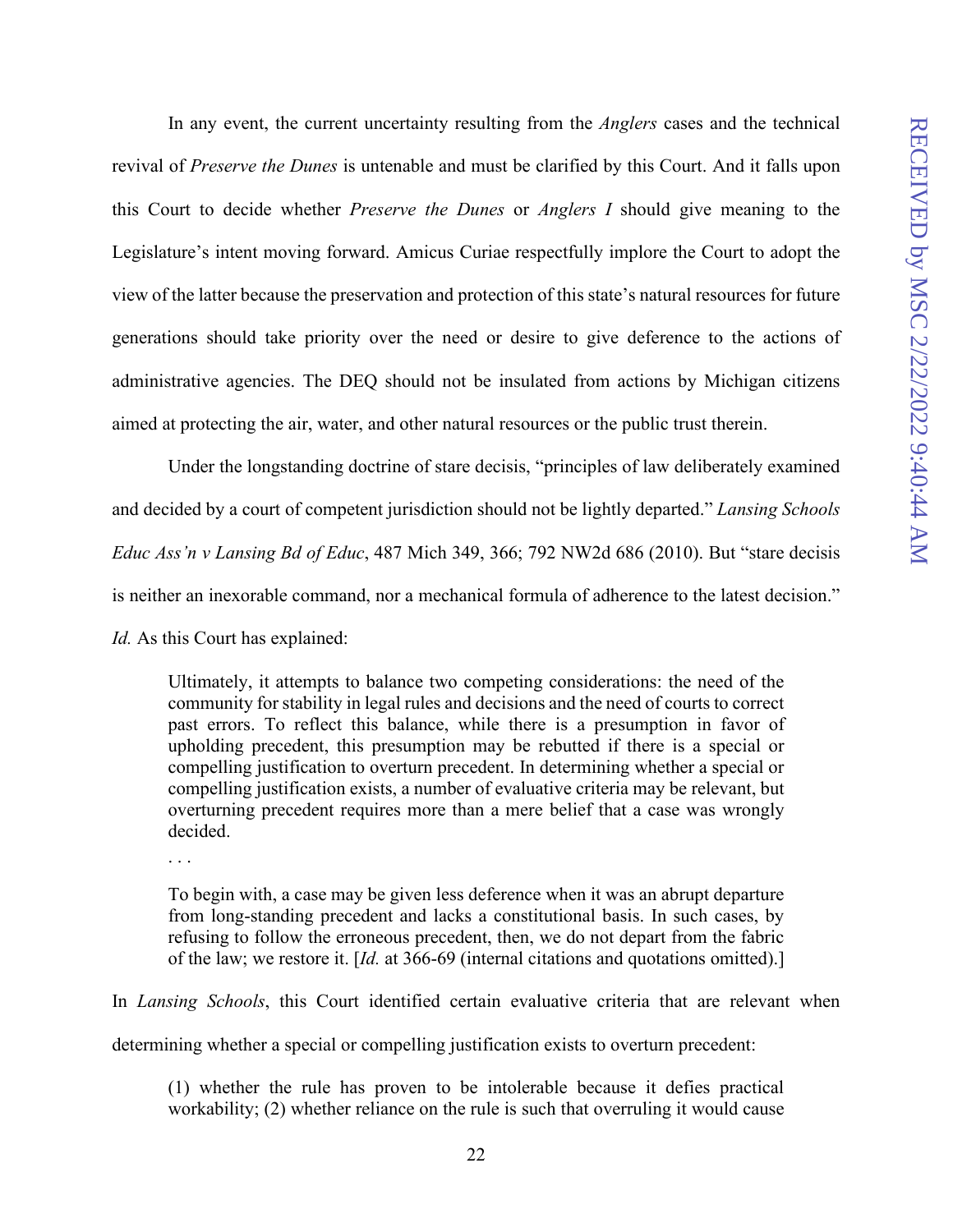a special hardship and inequity; (3) whether upholding the rule is likely to result in serious detriment prejudicial to public interests; and (4) whether the prior decision was an abrupt and largely unexplained departure from precedent. [*Id.* at 369 (internal citations and quotations omitted).] $<sup>12</sup>$  $<sup>12</sup>$  $<sup>12</sup>$ </sup>

As this Court has explained: "Not all of these factors will be applicable in every case. Nor is there a magic number of factors that must favor overruling a case in order to establish the requisite compelling justification." *Peterson*, 481 Mich at 320. Rather, "the conclusion about whether these factors support finding a compelling justification should be reached on a case-by-case basis." *Id.*

Based on the foregoing principles, this Court would be justified in overruling *Preserve the Dunes* for a second time. For starters, the *Preserve the Dunes* decision should be given less deference given the fact that it was an abrupt departure from this Court's precedent over the quarter-century that preceded it—as was previously acknowledged by this Court in *Anglers I*. Thus, by refusing to follow the erroneous precedent in *Preserve the Dunes*, the Court would not be departing from the fabric of the law, but rather, restoring it.

Furthermore, given the doubt cast upon *Preserve the Dunes* by this Court in *Anglers I*, the durability of the decision has been unclear for more than a decade. As a result, reliance upon the rule set forth in *Preserve the Dunes* has been minimal and overruling it would not cause a special hardship or inequity on the administrative agencies because those agencies should presumably be carrying out their duties in accordance with the standards of MEPA regardless of whether they might be subject to any action under MCL 324.1701(1).

<span id="page-27-0"></span> $12$  This Court has also considered other factors in examining this question, including: (a) "whether related principles of law have so far developed since the rule was pronounced that no more than a remnant of the rule has survived," (b) "whether facts and circumstances have so changed, or come to be seen so differently, as to have robbed the old rule of significant application or justification," and (c) "whether other jurisdictions have decided similar issues in a different manner." *Peterson v Magna Corp*, 484 Mich 300, 320; 773 NW2d 564 (2009) (opinion by KELLY, C.J.). These factors do not seem pertinent to the Court's decision in this case.